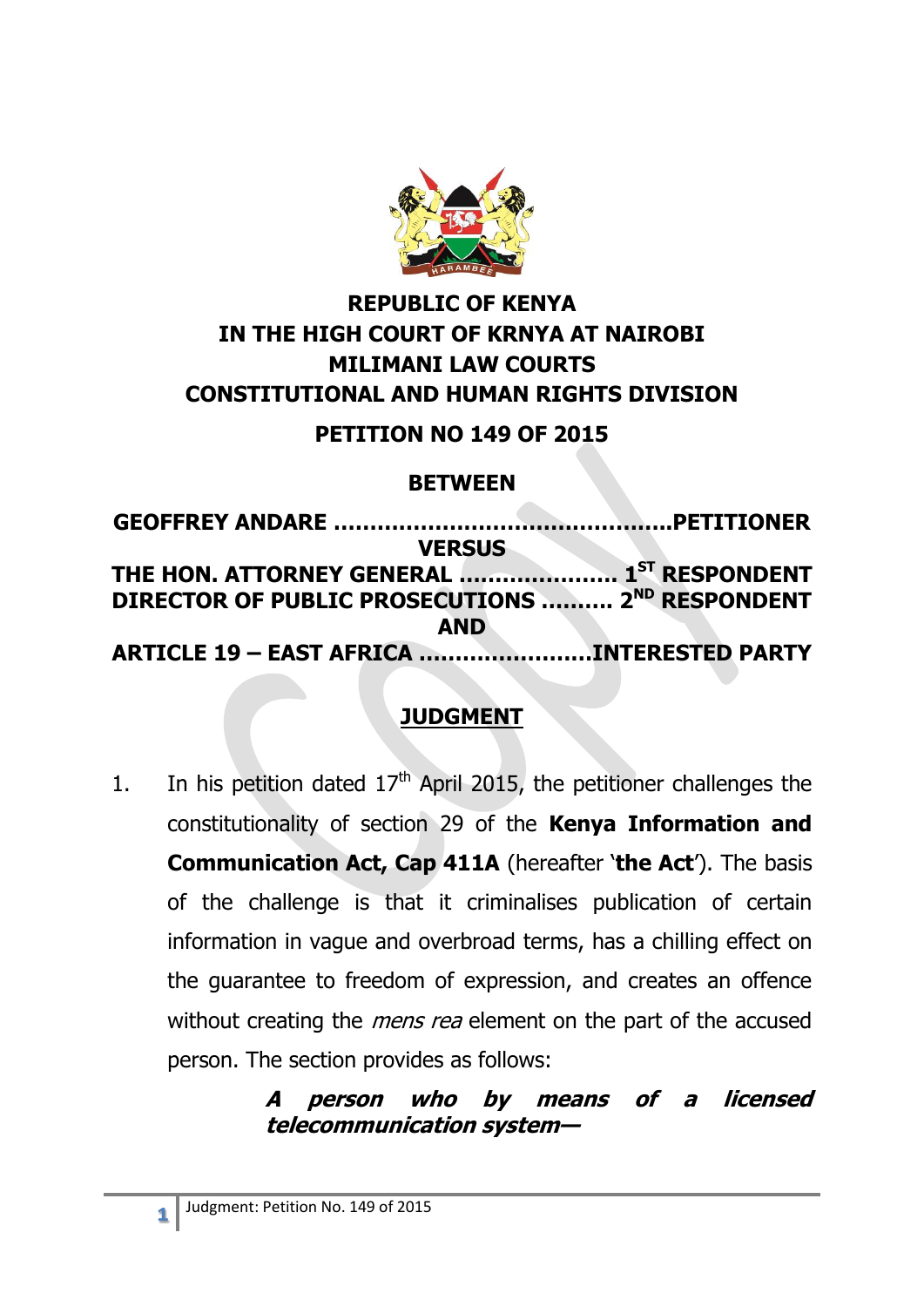- **(a) sends a message or other matter that is grossly offensive or of an indecent, obscene or menacing character; or**
- **(b) sends a message that he knows to be false for the purpose of causing annoyance, inconvenience or needless anxiety to another person, commits an offence and shall be liable on conviction to a fine not exceeding fifty thousand shillings, or to imprisonment for a term not exceeding three months, or to both**.
- 2. The petitioner states that he has filed the petition on his behalf and in the public interest. It has been filed against the Attorney General (**AG**), a constitutional office created under Article 156 of the Constitution whose mandate includes representation of the government in civil suits, and the Director of Public Prosecutions (**DPP**), the constitutional office established under Article 157 of the Constitution with the mandate to institute and oversee all criminal prosecutions in Kenya.
- 3. The petition was precipitated by the arraignment of the petitioner on 7<sup>th</sup> April, 2015 in **Milimani Criminal Case No. 610 of 2015, Republic vs Geoffrey Andare**. The petitioner was charged under section 29 of the Act with the offence of improper use of licensed telecommunication system contrary to section 29(b) of the Act. The particulars of the offence were that he, through his Facebook account, posted grossly offensive electronic mail with regard to the complainant, a Mr. Titus Kuria, in which he stated that "you don't have to sleep with the young vulnerable girls to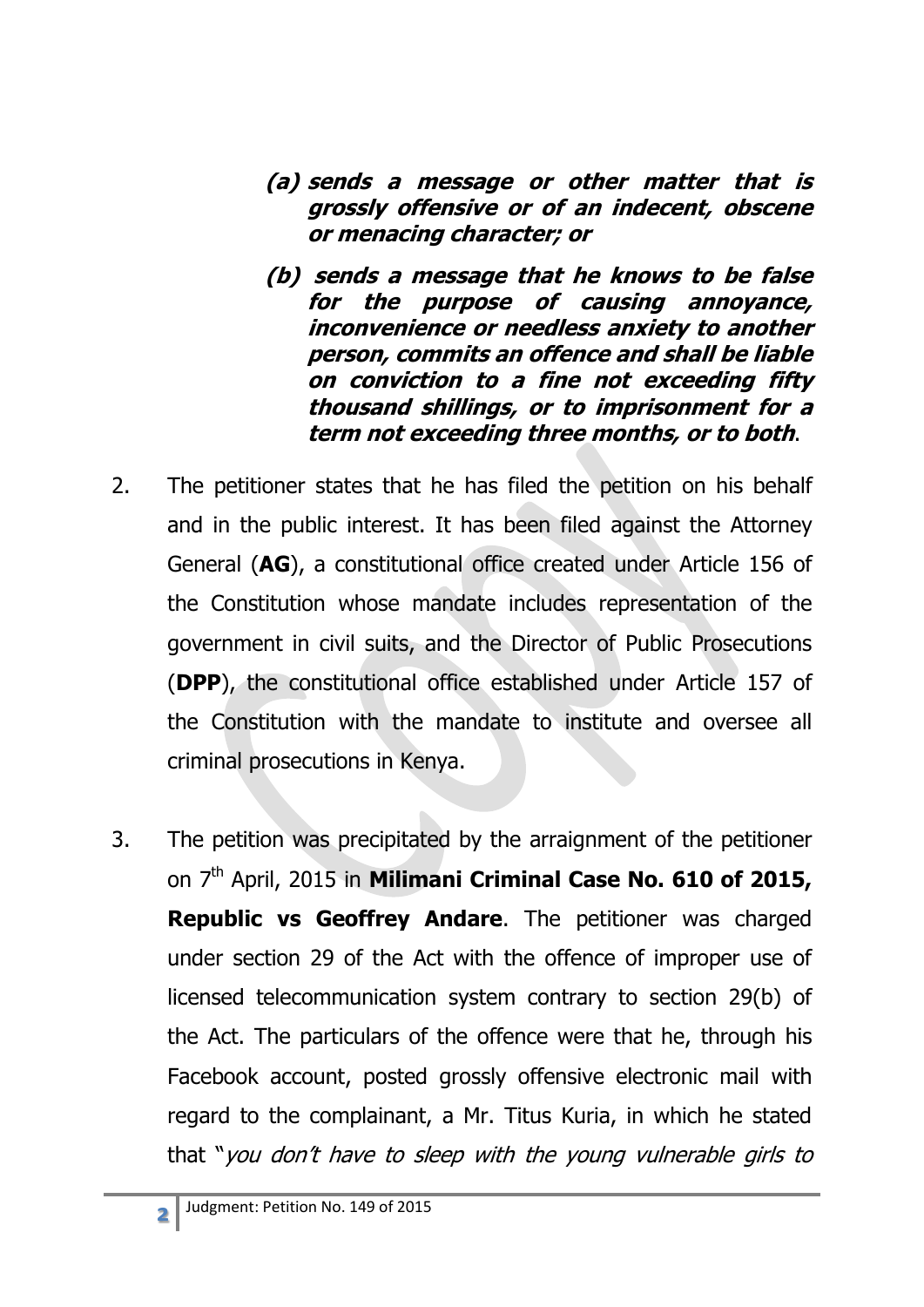award them opportunities to go to school, that is so wrong! Shame on you" knowing it to be false and with the intention of causing annoyance to the complainant.

### **Procedural History**

- 4. The petitioner approached this court in person on  $21<sup>st</sup>$  April 2015 with an urgent application seeking to stop his prosecution in the said criminal case. He was directed to serve the petition and application on the respondents, and the matter was scheduled for directions on  $5<sup>th</sup>$  May 2015.
- 5. When the matter came up before the Court on that date, **Article 19 East Africa**, a non-governmental organization which stated that it is dedicated to protection of freedom of expression, applied and was permitted to participate in the matter as an interested party. Directions were also given with respect to the filing of responses and submissions, and the proceedings in Criminal Case No 610 of 2015 were stayed pending hearing and determination of the petition or further orders of the court.
- 6. On 26<sup>th</sup> June 2015, the matter was fixed for hearing on the 20<sup>th</sup> of July 2015, but on this day, the petitioner, who had instructed Learned Counsel, Mr. Ongoya, to act for him, applied for time to re-arrange his authorities before proceeding with the hearing. The matter was then re-scheduled for hearing on 22<sup>nd</sup> September 2015.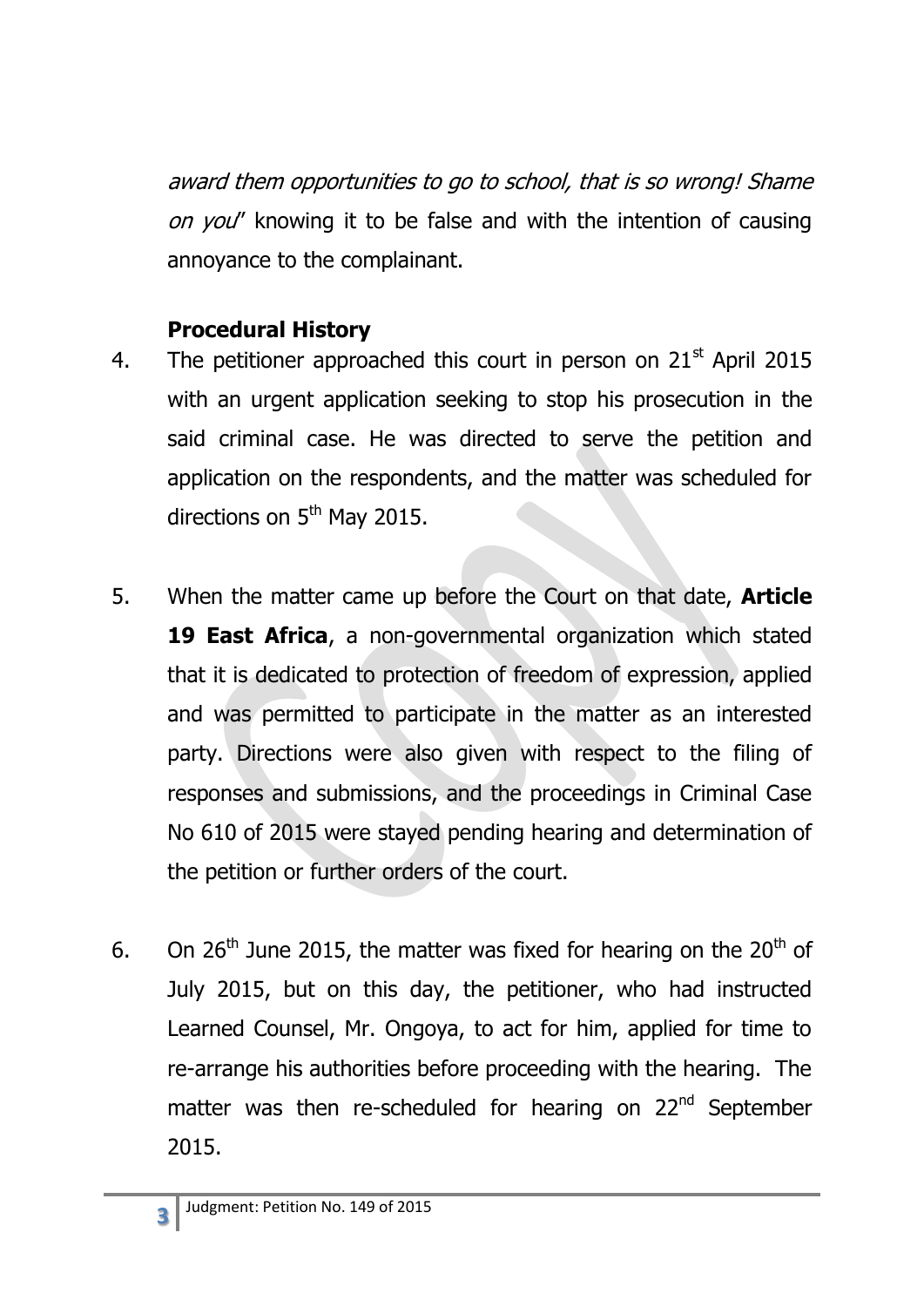- 7. When the matter came up for hearing on  $22<sup>nd</sup>$  September 2015, Mr. Kiprono, who was acting for the interested party and holding brief for Mr. Ongoya for the petitioner, indicated that Mr. Ongoya was requesting for an adjournment as he was bereaved, an application that was not opposed by the respondents. The matter was in the circumstances taken out of the hearing list and rescheduled for hearing on 11<sup>th</sup> November 2015.
- 8. On this day, however, Mr. Ongoya again sought an adjournment through a Mr. Githindu, this time on the basis that he was in Malindi facilitating a workshop for the Ethics and Anti-corruption Commission. The respondents requested the Court to give a judgment on the basis of the submissions on record, noting that this was the third time that the petitioner was requesting for an adjournment of the hearing of his petition. This judgment therefore pertains to the issues raised in the petition and the arguments for and against the petition as are contained in the written submissions of the parties.

### **The Petitioner's Case**

9. The petitioner's case is that section 29 of the Act is vague and over-broad especially with regard to the meaning of 'grossly' offensive', 'indecent', 'obscene 'menacing', 'causing annoyance' 'inconvenience' or 'needless anxiety'. He contends that the section offends the principle of legality which requires that a law, especially one that limits a fundamental right and freedom, must

**4**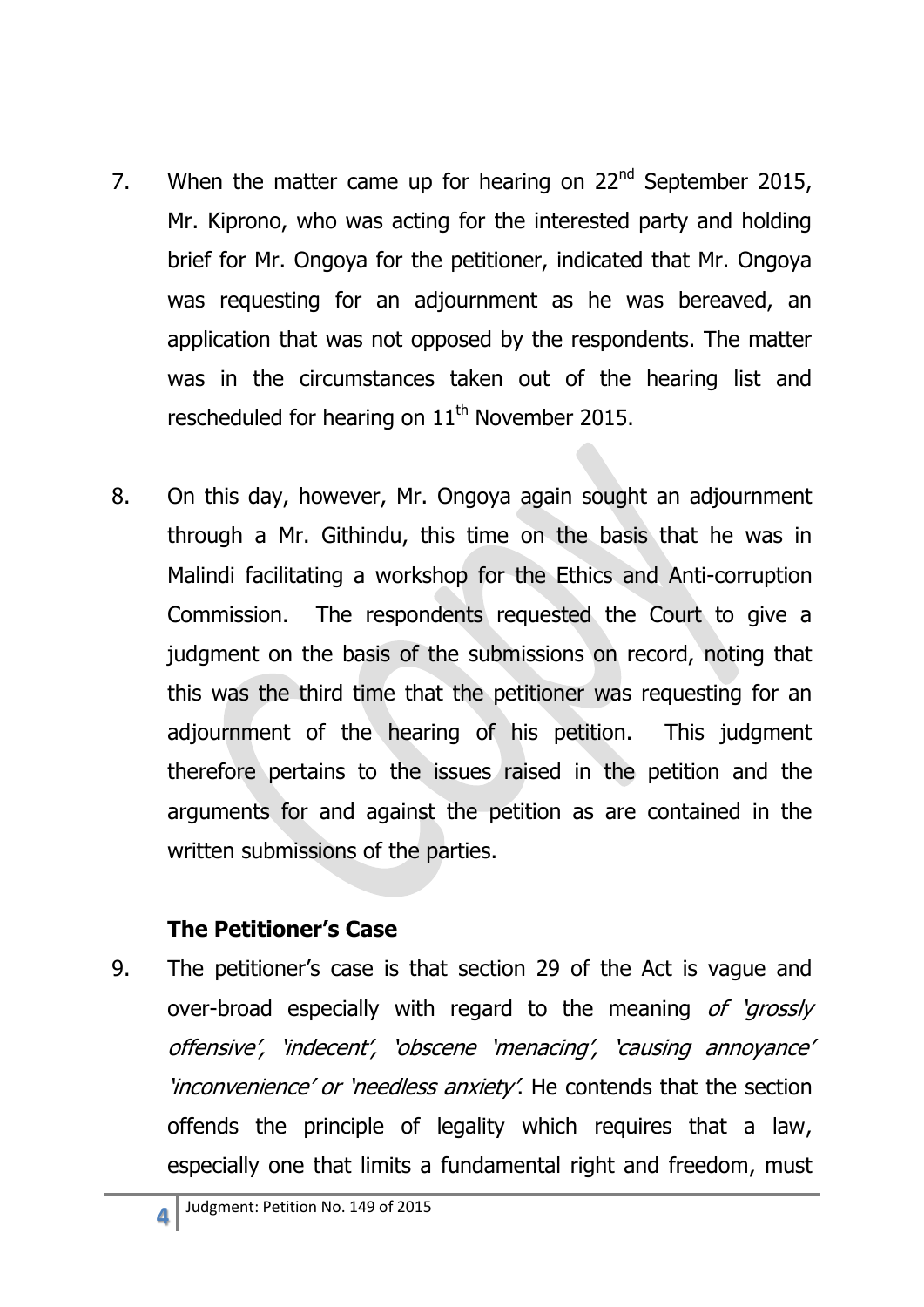be clear enough to be understood and must be precise enough to cover only the activities connected to the law's purpose.

- 10. The petitioner further contends that besides the creation of vague criminal offences which leaves it to the court's subjective assessment whether a defendant is convicted or acquitted, the section offends the principle of legality that legislation ought not to be so vague that the subject has to await the interpretation given to it by judges before he can know what is and what is not prohibited; and that the haziness of the definition of the offence under the section leaves too wide a margin of subjective interpretation, misinterpretation and abuse in determining criminal penalties.
- 11. He argues, further, that since none of the terms are defined in the Act or are capable of precise or objective legal definition or understanding, the result is that innocent persons are roped in as well as those who are not. It was his averment that the section does not tell persons such as himself on which side of the line they fall, and this enables authorities to be as arbitrary and as whimsical as they like in booking persons under the section.
- 12. The petitioner further contended that the provision is void for vagueness by imposing an offence without defining the target and the conduct sought to be prohibited; that sub-section (a) does not peg the commission of the offence on the intention or '*mens rea'*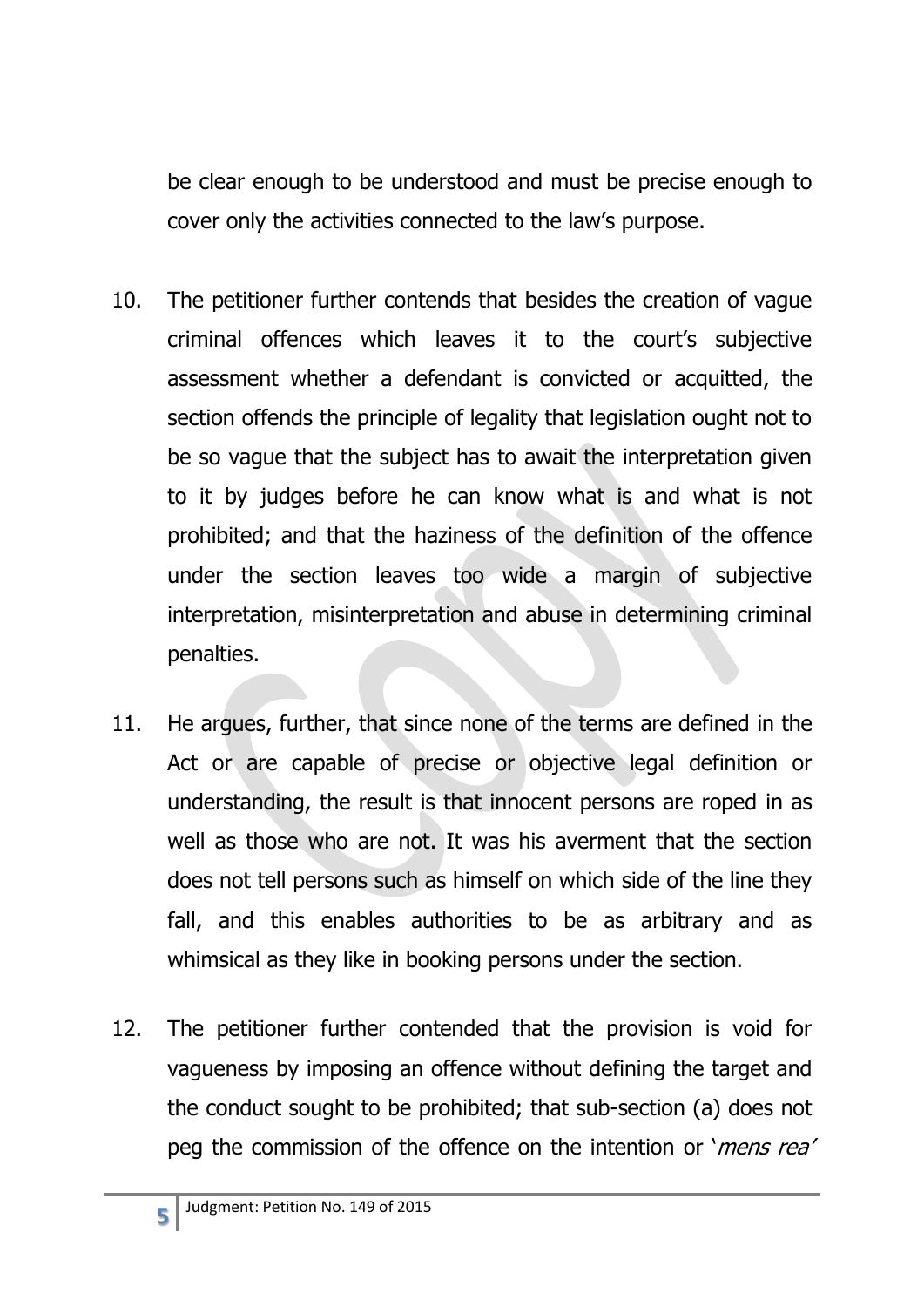of the sender of the material allegedly causing harm, but merely whether the message is subsequently considered 'grossly offensive', 'indecent', 'obscene' or 'menacing' by an unnamed, indefinite and unspecified person.

- 13. The petitioner further argued that beside vagueness, the section has a chilling effect on his and the public's freedom of expression and the right to seek or receive information or ideas. In his view, freedom of expression extends to the right to send messages of the kind prohibited by the section, and while the section limits freedom of speech and expression, the limitation falls outside the four grounds for limitation under Article 33 (2) of the Constitution.
- 14. It was also the petitioner's contention that since the definition does not refer to what the content of the message can be, but only the medium through which such information is disseminated, the public's right to information under Article 35 of the Constitution is directly affected. This is because the section further ropes in all information notwithstanding its artistic, academic or scientific value.
- 15. He further argued that since the message sent has to be grossly offensive, indecent, obscene or menacing or must have been sent for the purpose of causing annoyance, inconvenience or needless anxiety to another person, no distinction is made between mere discussion of a particular point of view which may cause anxiety or be annoying or inconvenient on one hand, and on the other hand,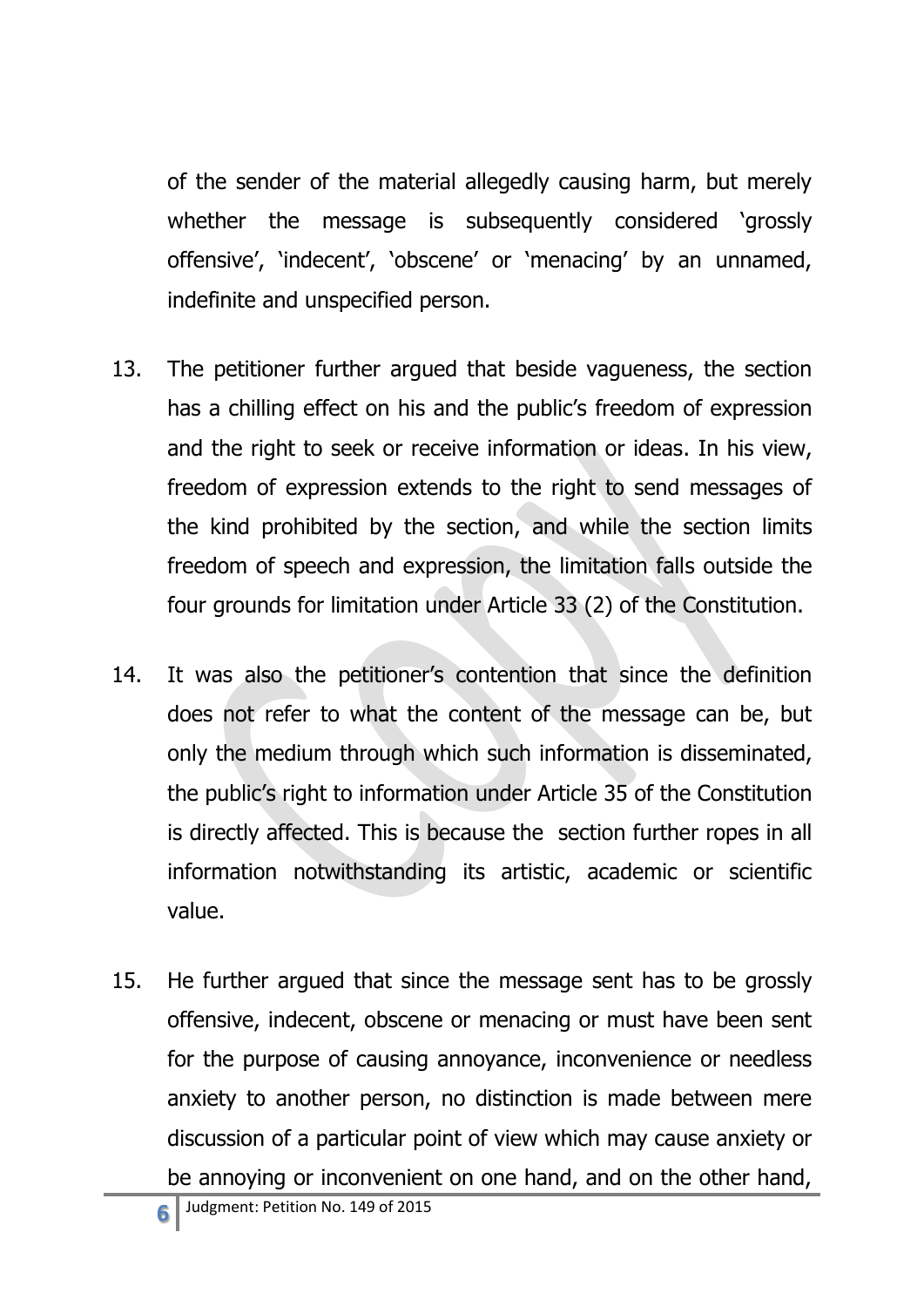propaganda for war, incitement to violence, hate speech, or advocacy for hatred under Article 33 (2) (d) of the Constitution.

- 16. The petitioner argued therefore that the section does not amount to a reasonable and justifiable limitation of the freedom of expression as required under Article 24 of the Constitution. While the state was pursuing a legitimate objective, it has used means which are broader than is necessary to accomplish that objective, thereby violating his rights. For the DPP to enforce the provisions of the section at all, or against him in the pending criminal case, would be an insidious form of censorship which impairs a core value contained in Article 33 (1) of the Constitution.
- 17. In his written submissions, the petitioner contended, with respect to the question of *mens rea*, that section 29 does not provide any ascertainable standard of guilt to protect against arbitrary enforcement; that there is no indication of *mens rea* under the section, and that the net is cast so wide that the innocent are caught up as well. The petitioner has relied on the decision in **Elonis vs United States [2015] 13 183** in support of his argument that the absence of *mens rea* offends the central thought that a defendant must be blameworthy in mind before he can be found guilty, a concept courts have expressed over time through various terms such as *mens rea*, scienter, malice aforethought, and guilty knowledge, among others. He submits further that although there are exceptions, the general rule is that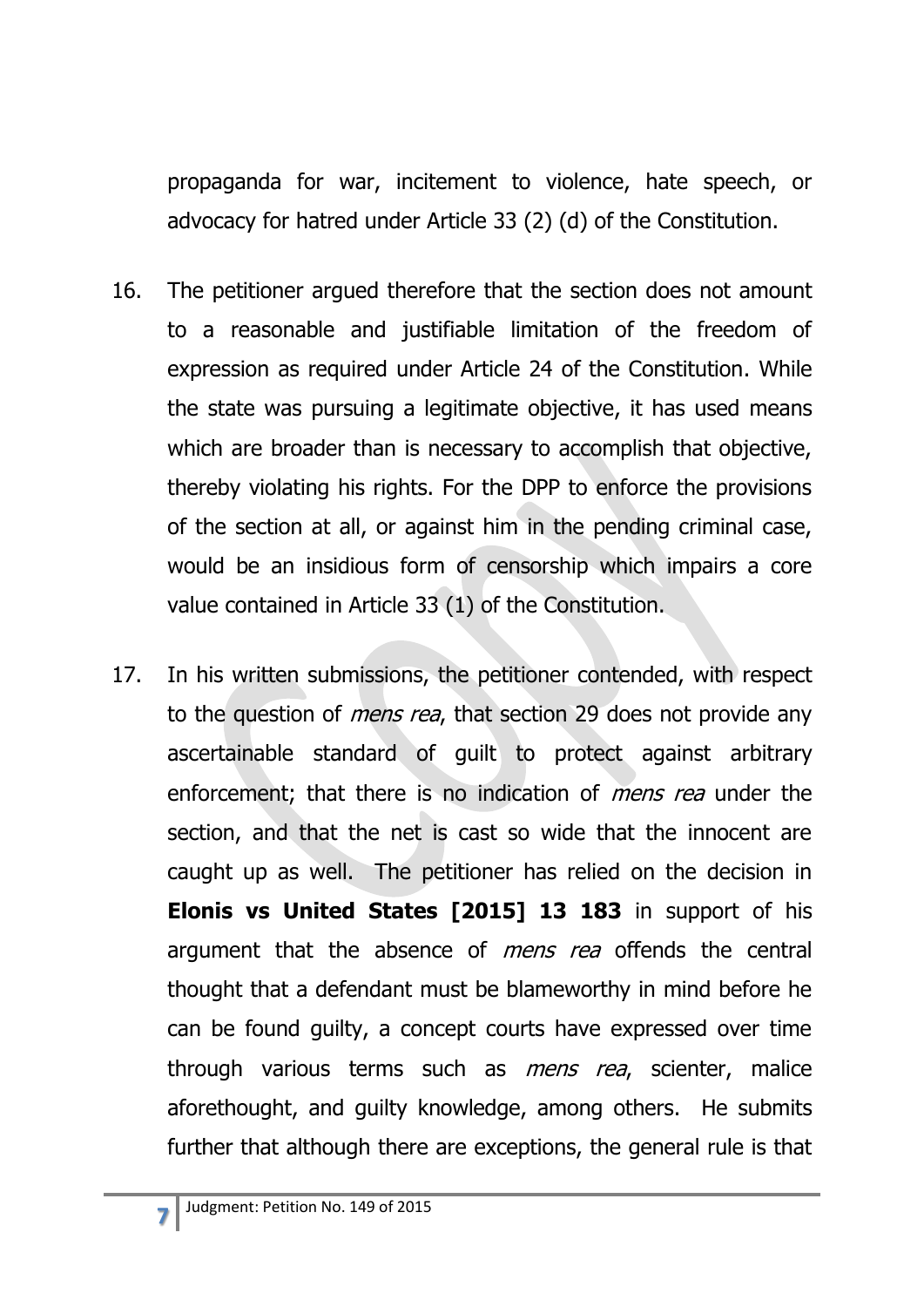a guilty mind is a necessary element in the indictment and proof of every crime.

- 18. The petitioner also called in aid the decision of the five-judge bench of this Court in the case of **Coalition for Reforms & Democracy & Others vs Republic of Kenya & 10 Others, Petition No 628 of 2014 consolidated with Petition Nos 630 of 2014 & 12 of 2015** and the decision in the Canadian case of **R vs Oakes [1986] 1 SCR 103** to submit that section 29 unjustifiably limits freedom of expression. In his view, as was stated in **General Comment No. 34 (CCPR/C/GC/34)** and in various decisions, inter alia, **Charles Onyango-Obbo and Another vs Attorney General [2004] UGSC 1, S vs Mamabolo [2001] ZACC 17 2001** and as expounded by Ronald Dworkin **in Freedom's Law (1996) 200**, freedom of expression is a right that is essential to the enjoyment of other rights, for implicit in it is the right to receive information on the basis of which one can make decisions and choices. It was therefore not a right to be interfered with lightly.
- 19. According to the petitioner, the logical purpose for the limitation in section 29 must be to facilitate the development of the information and communications sector, particularly telecommunications services. It was his submission that the section fails the second limb of the Oakes test as the State has failed to show the nature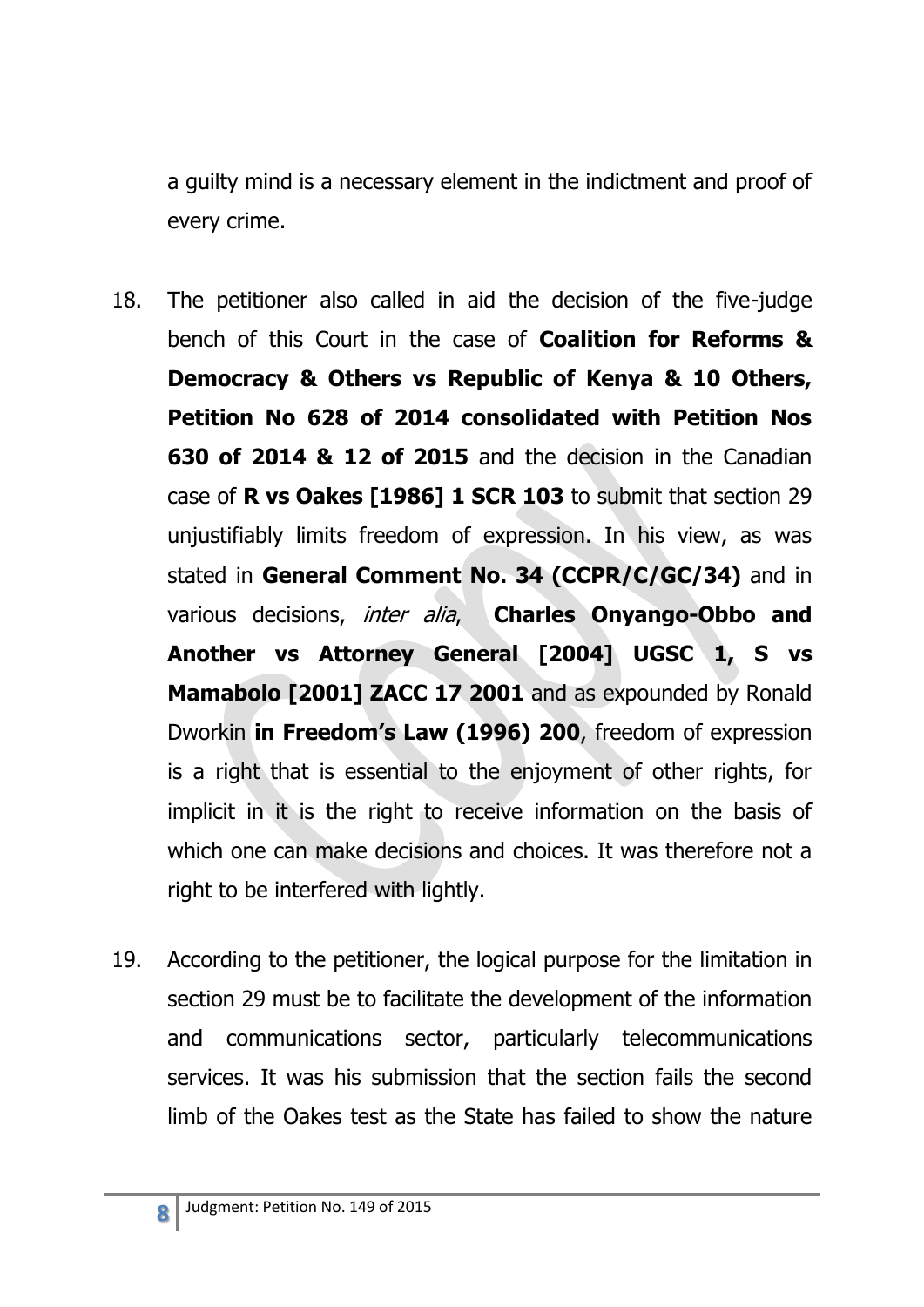and extent of the limitation to be reasonable or demonstrably justified.

- 20. In addition, it was his submission, based on the decision in **Chirau Ali Makwere vs Robert M. Mabera [2012] eKLR**, that because of the deleterious effects of propaganda for war, incitement to violence, hate speech and advocacy for hatred, sanctions are imposed on such conduct through criminal law and hence the delicate balance between the freedom of expression and the rights and fundamental freedoms of others.
- 21. He expressed the view that the need to ensure that the enjoyment of rights and fundamental freedoms by any individual does not prejudice the rights and fundamental freedoms of others is provided for in various legislation such as the Defamation Act, Cap 36 Laws of Kenya; the National Cohesion and Integration Act, 2008; and the Penal Code, Cap 63 Laws of Kenya. Section 29, in his view, has very little to do with the balancing act.
- 22. The petitioner therefore urged the Court to grant the following prayers:
	- **a) A declaration that Section 29 of the Kenya Information and Communication Act, Cap 411A is unconstitutional and invalid for unjustifiably violating Article 33 and 50 (2) (n) of the Constitution;**
	- **b) A declaration that the continued enforcement**  of section 29 by the 2<sup>nd</sup> respondent against the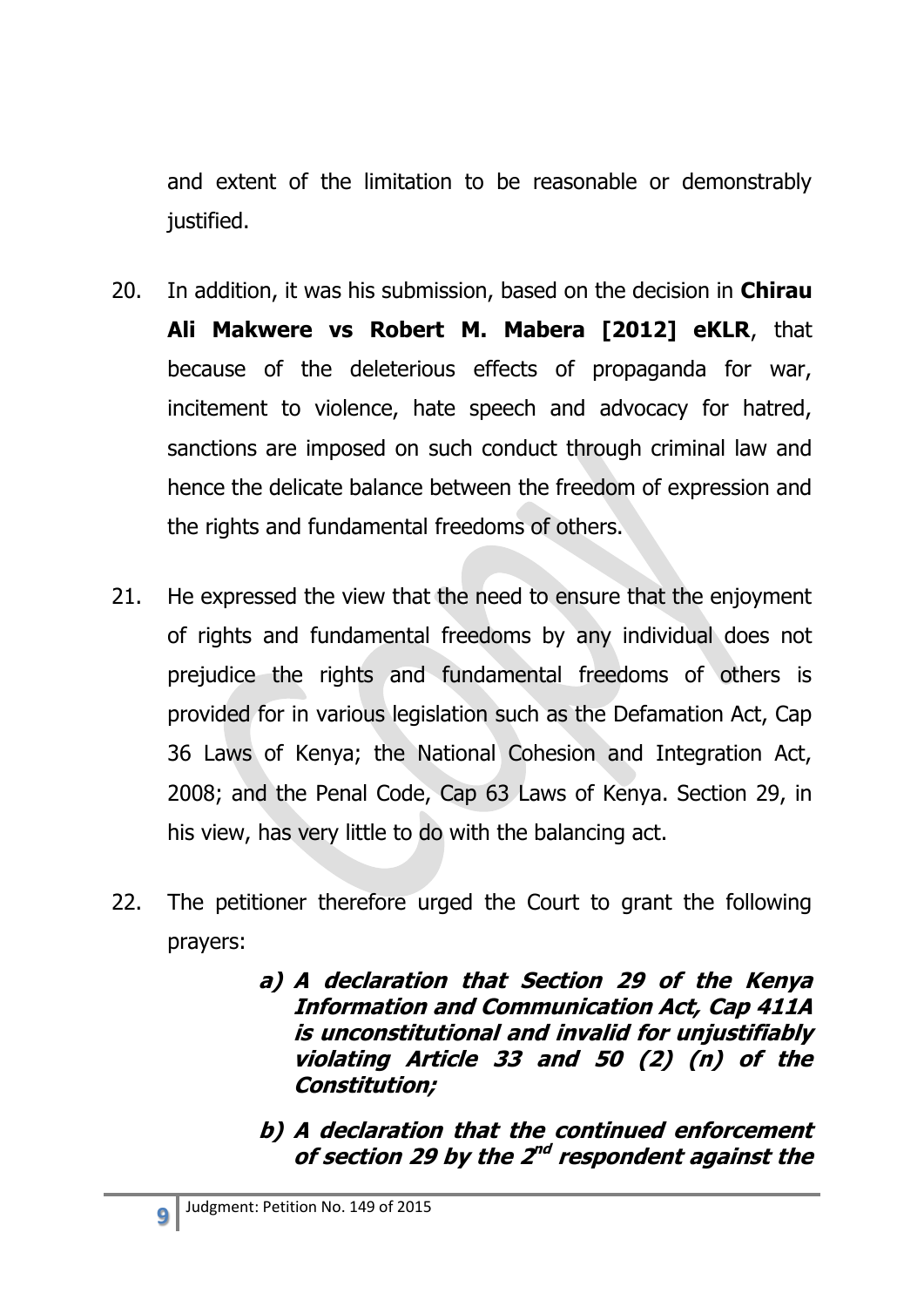**petitioner, violates the Bill of Rights and therefore militates against the public interest, the interest of the administration of justice and constitute an abuse to the legal process;**

- **c) Flowing from prayer (b), an injunction barring**  the 2<sup>nd</sup> respondent from carrying on with the **prosecution of the petitioner in the proceedings in Milimani Criminal Case No. 610 of 2015; and**
- **d) An order that each party bears its costs in this petition brought partly in the public interest petition and in view of the subject matter**.

### **The Case for the Interested Party**

23. The interested party supported the petition and filed submissions dated  $12^{th}$  June, 2015. The interested party relied on the decision in **Marbury vs Madison 5 U. S 137 (1803)** to submit that legality is a fundamental rule of criminal law that espouses that nothing is a crime unless it is clearly forbidden in law. It was its submission further that the principle of legality is not only a core value or human right but also a fundamental defence in criminal prosecution that ensures no crime exists without a legal ground. Accordingly, in its view, section 29 of the Act is vague and overreaching, is thereby lacking in certainty, and it restricts the right to freedom of expression. Its submission was therefore that the section is not reasonable and justified in a society that has proper respect for the rights and freedoms of the individual.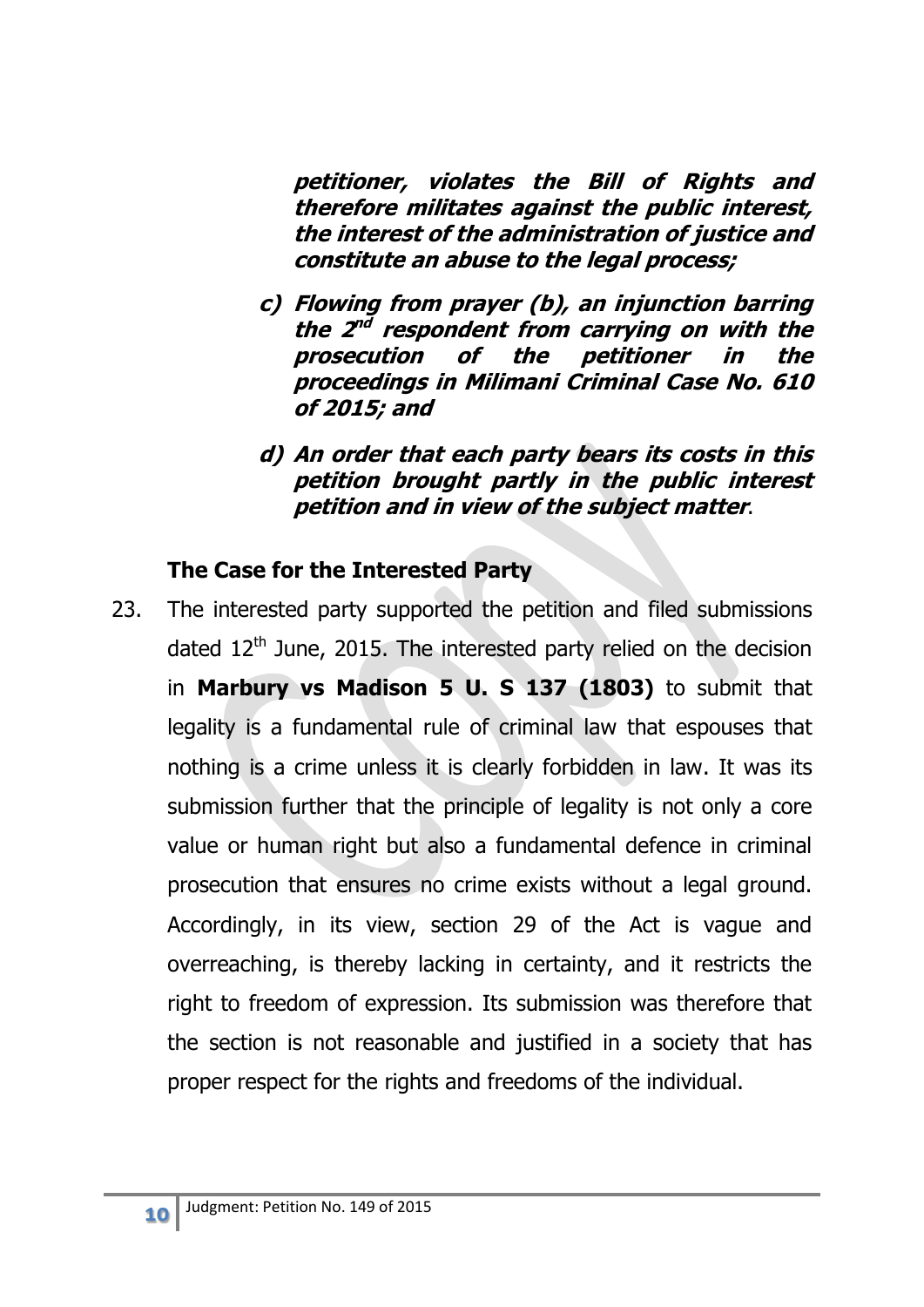- 24. The interested party further observed that the words used in the section are not defined, thereby leaving room for various interpretations. In its view, none of the terms used in the section would have a uniform meaning or interpretation among ordinary citizens because what is obscene to one person may be perfectly normal to another.
- 25. Article 19 relied on the decision in **Grayned vs City of Rockford (1972) 408 US 104**; and **Black-Clawson International Ltd vs Papierwere Waldhof Aschaffenberg AG (1975) 2 WLR 513, [1975] 1AII ER 810, [1975] UKHL 2, 638** to submit that criminal laws must have a degree of certainty. In its view, section 29 of the Act fails to meet the legal requirements that an offence must be clearly defined in law because an ordinary man or woman cannot know from the wording of the section what acts and omissions will make him or her liable.
- 26. Article 19 therefore submitted, on the authority of the decision in **Aids Law Project vs Attorney General and 3 Others - Petition No. 97 of 2010** that to retain the section in the statute books would lead to an undesirable situation of the retention of legislation that provides for vague criminal offences which leave it to the court's subjective assessment on whether a defendant is to be convicted or acquitted.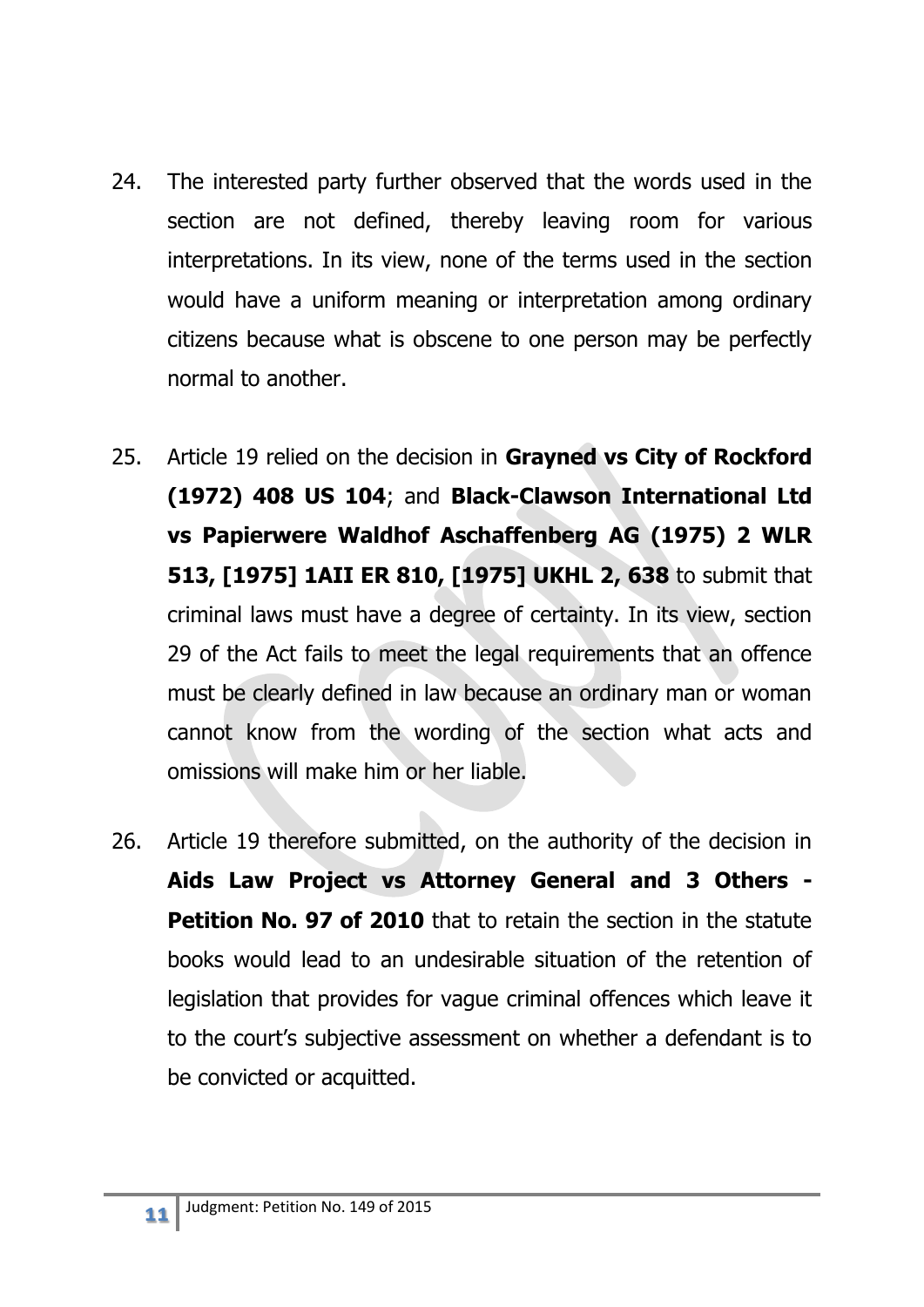- 27. Article 19 was further of the view that the undefined terms in the section net a very large amount of protected and innocent speech. It submitted by way of illustration that a person may discuss or even advocate by means of writing disseminated over the internet information or licenced telecommunications device content that may be a point of view pertaining to governmental, literary, scientific or other matters which may be offensive to certain sections of society. It was its submission that the section's net is cast so widely that virtually any opinion on any subject would be covered by it, as any serious opinion dissenting with the mores of the day would be caught within its net. Were the section to remain in the statute books, the chilling effect on free speech is immeasurable.
- 28. Article 19 reiterated the position that in criminal law, a central ingredient to a crime is the requirement of a union of *actus reus* and *mens rea*. The *mens rea* requirement is the essential protection for the innocent while those who do not intend to commit wrongful acts should not suffer unwarranted conviction, or even prosecution. Its argument was therefore that the section casually imposes an offence without interrogating the intention and or frame of mind of the sender of the message at the time the message is sent. Further it only asks whether the message sent is considered grossly offensive, indecent, obscene or menacing by an unspecified person. In its view, to subject defendants entirely free from moral blameworthiness to the possibility of prison sentences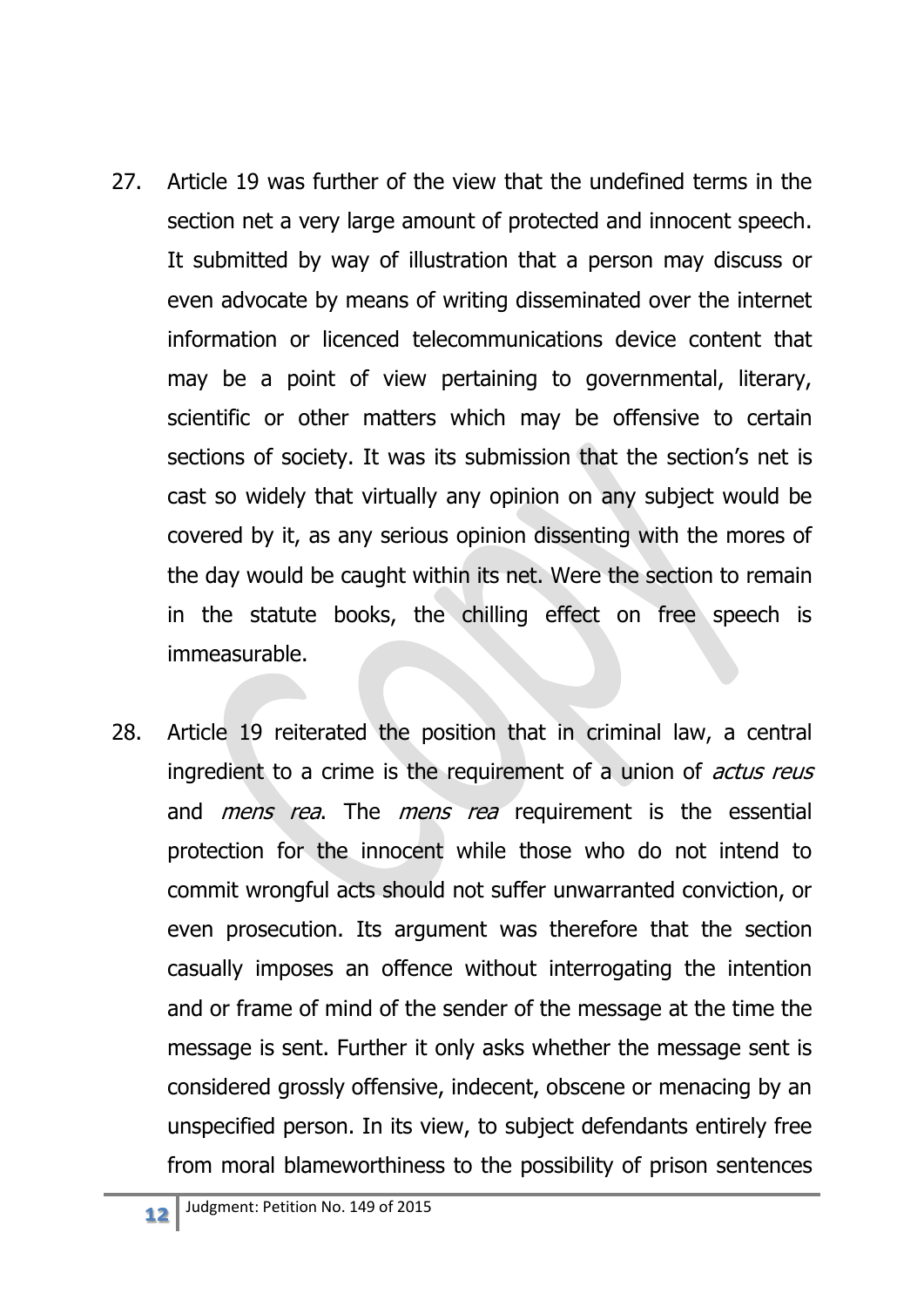is revolting to the Constitution's sense of justice; and no law which violates this fundamental instinct should endure, for crimes punishable with prison sentences ordinarily require proof of a guilty intent.

- 29. Article 19 further argued that the section offends Article 50 (2) (n) of the Constitution. It submitted that the section violates criminal law principles by not requiring a guilty mind as a precursor to guilt, and that its applicability has a chilling effect on the petitioner's and the public's freedom of expression.
- 30. With regard to the charges that the petitioner is facing, Article 19 submitted that one can deduce that the reason the DPP chose to ignore the entire message and zero in on specific words was to escape the requirement of *mens rea*. It observed that the entire post comprised of 197 words and three paragraphs, and the DPP was not at all concerned with the petitioner's frame of mind. In any event, the post, read wholesomely, reveals a frame of mind which is not hell bent on insulting anyone but rather concerned about public good and protecting the disenfranchised.
- 31. Article 19 further submitted that the section creates an offence without regard or reference to the mandatory requirements of Article 33 (2) of the Constitution. It contended that a plain reading of the section reveals that it purports to invent its own categories of limitation that are outside the constitutionally sanctioned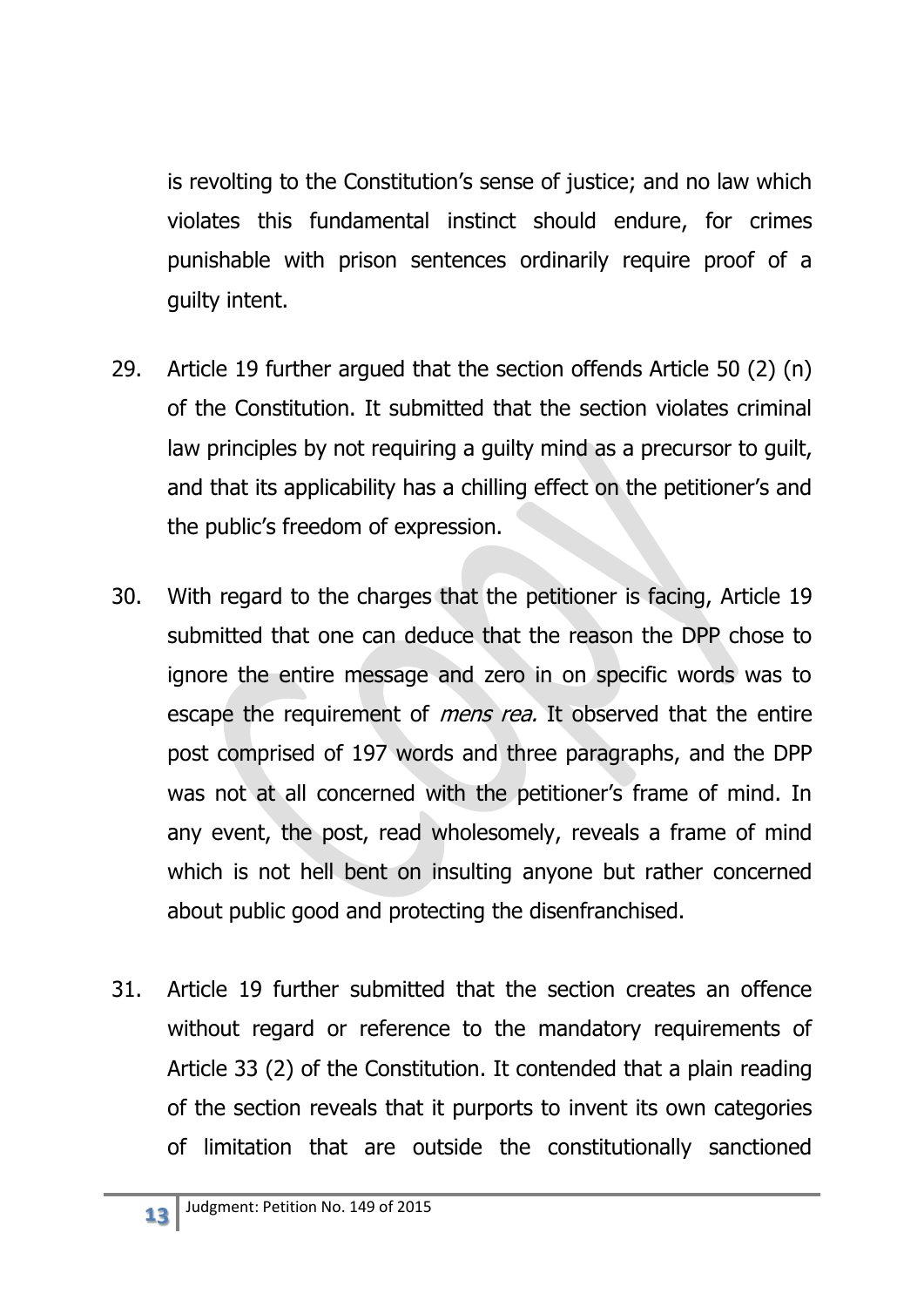limitations, and it is therefore unconstitutional for unjustifiably limiting freedom of expression.

32. While relying on **R vs Oakes (supra)**, Article 19 took the position that it lies upon the one seeking to limit a fundamental right in a free and democratic society to justify the upholding of any such limitation of rights. It urged the court to follow the decision in **Obbo and Another vs Attorney General (supra)** on the question of what amounts to a reasonable and justifiable limitation. It therefore prayed that the petition be allowed and the orders sought therein be granted.

### **The 1st Respondent's Case**

- 33. In response to the petition, the Attorney General filed written submissions dated 23<sup>rd</sup> June, 2015 in which he urged the Court to dismiss the petition as it was a backdoor way of asking the Court to usurp the powers of the trial court and determine the sufficiency of the evidence against the petitioner.
- 34. In his submissions, the AG emphasised the principle of interpretation of statutes that was to the effect that a legislative enactment ought to be construed as a whole, and that in interpreting a statute, courts ought to adopt such a construction as will preserve the general legislative purpose underlying the provision. The AG relied in support on, among others, the decisions in **Edward Mwaniki Gaturu and Another vs Hon.**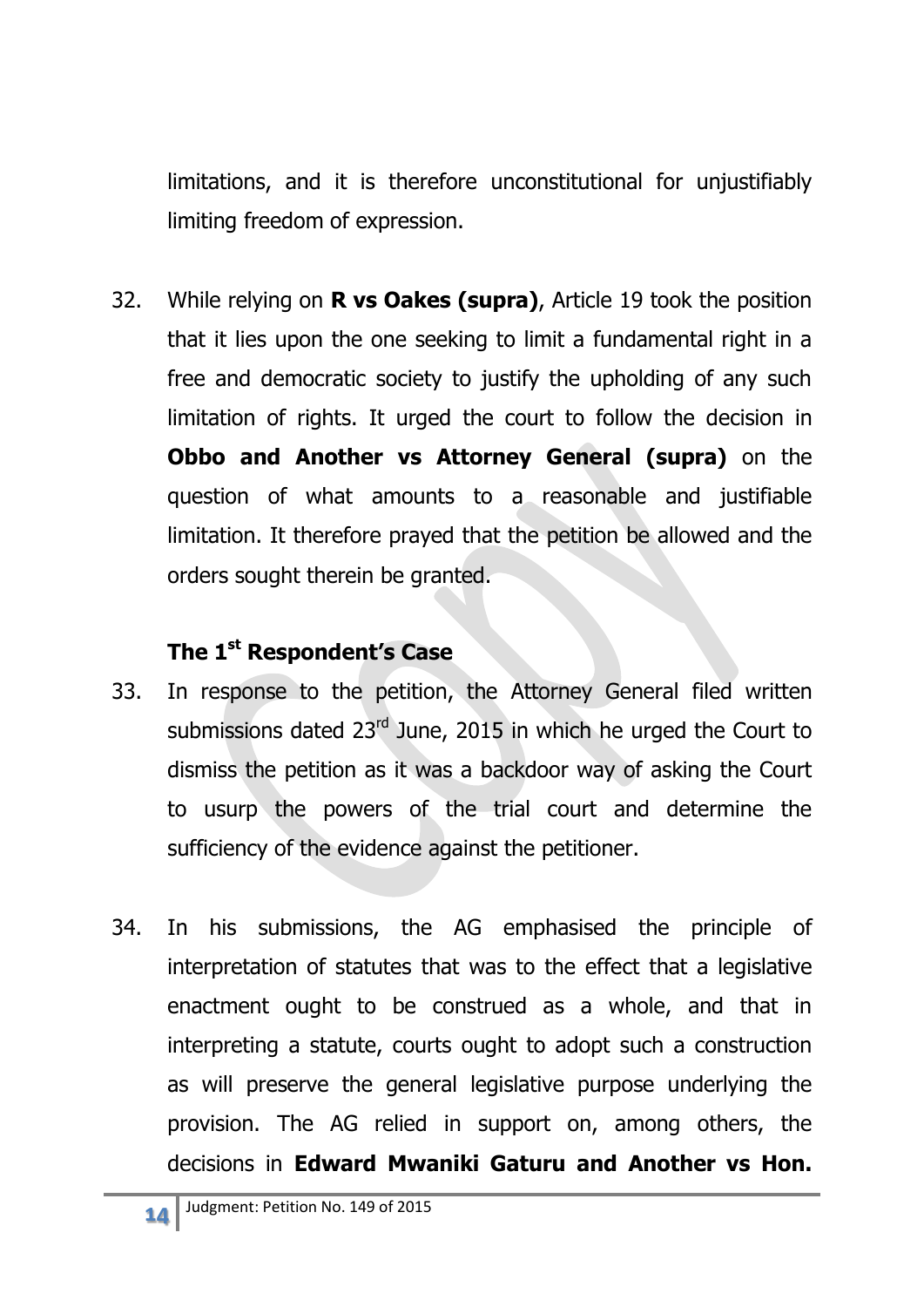**Attorney General and 3 Others [2013] eKLR**; **Republic vs Lucas M. Maitha Chairman Betting and Licensing Board and 2 Others ex parte Interactive Gaming and Lotteries Limited [2015] eKLR**; and **Abdi Sitar Yusuf vs Attorney General and 2 Others [2013] eKLR** in which Courts had considered the principles applicable in constitutional and statutory interpretation.

- 35. With respect to the provision impugned in this petition, the AG submitted that the words used in the section are clear and their literal meaning clearly brings out the mischief which they were intended to cure, as well as the cure provided. In his view, there is absolutely no vagueness in the provision, nor is it overbroad as alleged. Its literal meaning ought therefore to be applied, and in any event, subsections (a) and (b) of section 29 complement each other.
- 36. The AG denied that section 29 violated Articles 33 and 50(2)(n) of the Constitution. With respect to Article 33, his position was that the freedom of expression guaranteed in the said Article is at the same time regulated by the same provision so that the persons who exercise the freedom do so in such a way or to such an extent that they do not violate the constitutional rights of others. The AG was of the view that the Kenya Information and Communication Act was intended to enable the state discharge its obligations with respect to the right to freedom of expression, but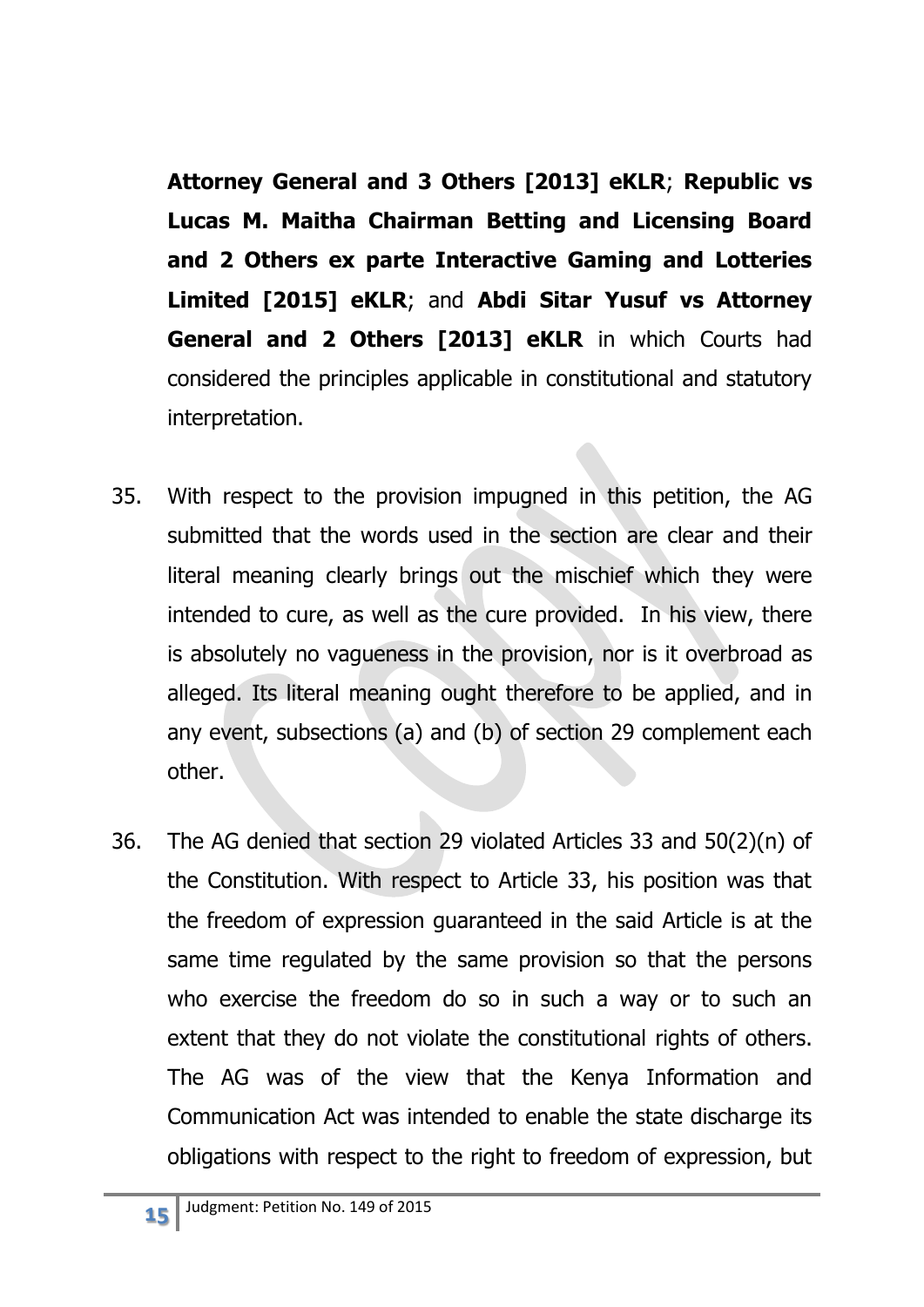also to strike the balance between the enjoyment of the right and protection of the reputation of others.

- 37. With respect to the alleged violation of Article 50 (2) (n) of the Constitution, the AG submitted that the section guaranteed to everyone the right not to be convicted for an act or omission that was not, at the time it was committed, an offence under Kenyan or international law. He agreed with the general proposition that retrospective laws are contrary to the general principle that legislation by which the conduct of mankind is to be regulated ought, when introduced for the first time, to deal with future acts and ought not to change the character of past transactions carried on upon the faith of the existing law. In the present case, it was his submission that the petitioner has not demonstrated any retrospective aspect of the provision of the Act in contention.
- 38. Finally, it was the AG's submission that freedom of expression guaranteed under Article 33 is not absolute and can be limited pursuant to Article 24 of the Constitution. The provisions of the Act, which were intended to regulate freedom of expression, were therefore constitutional, and the present petition had no basis and ought to be dismissed.

# **The 2nd Respondent's Case**

39. The DPP filed a replying affidavit sworn by Corporal Hannington Chumba on  $19<sup>th</sup>$  May 2015. Corporal (Cpl) Chumba is a Police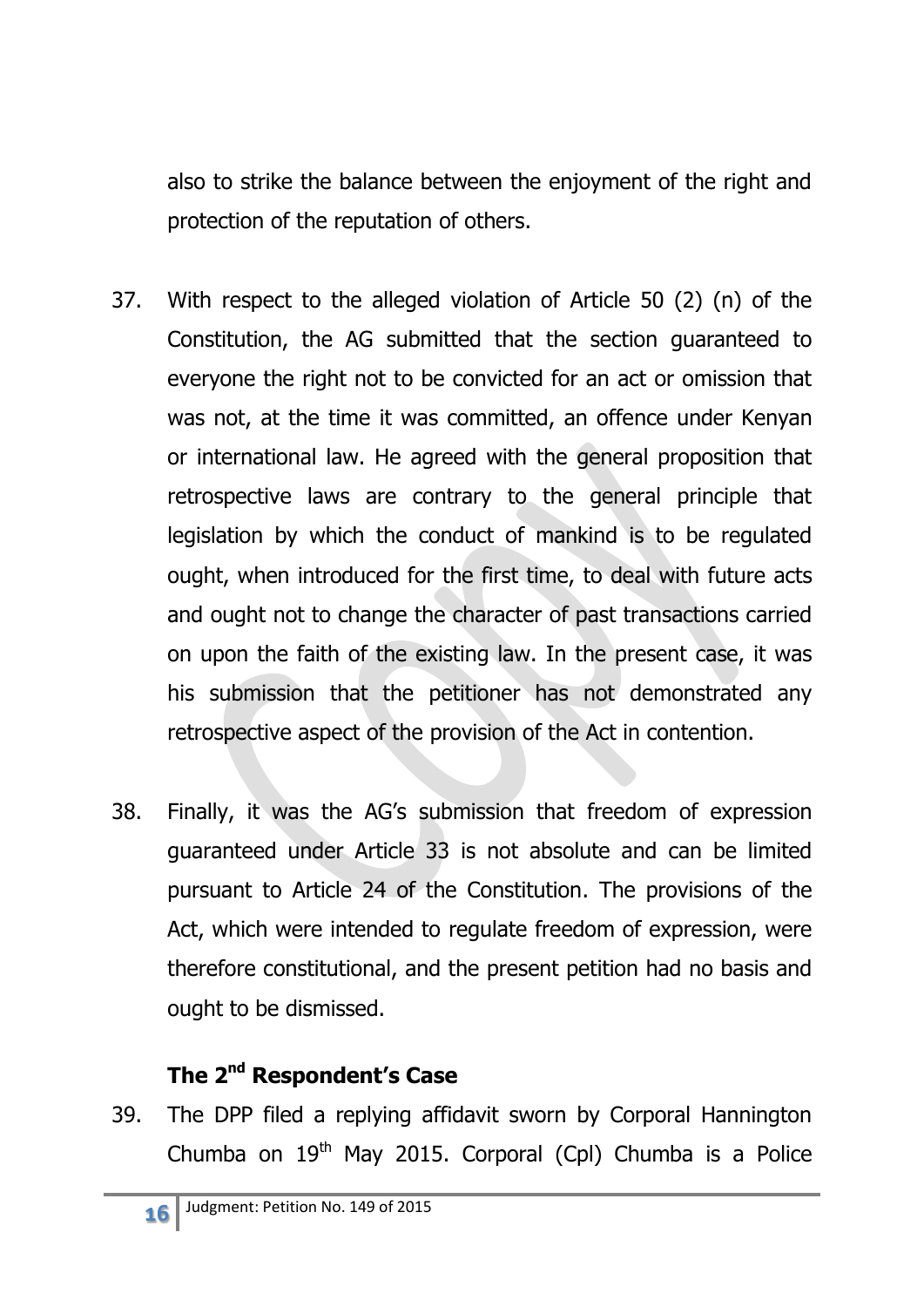Officer attached to the Directorate of Criminal Investigation Department. He states that he was one of the officers investigating the complaint against the petitioner.

- 40. Cpl. Chumba deposes that investigation into the matter forming the subject of the petition commenced following a complaint by a Mr Titus Kuria. The complaint was that the petitioner, Mr. Andare, of Umoja Estate had posted a malicious post on his Facebook page under the name *Andare Jeffrey'* and on a group page "Jukwa La Siasa Mathare 2014", accusing Mr. Kuria of misusing his position as a representative of a fund trust by the name CME Trust in Mathare Slums. The petitioner's post was that Mr. Kuria sleeps with vulnerable girls in order to offer them scholarships.
- 41. Cpl. Chumba avers that he visited the petitioner's Facebook account and verified that the account was genuine, and he retrieved the post, which he has annexed to his affidavit in evidence.
- 42. According to Cpl Chumba, the petitioner admitted having posted the malicious post when he was summoned to the police station. The posting, according to Cpl Chumba, was contrary to section 29(b) of the Kenya Information and Communication Act Cap 411A laws of Kenya. As a result, criminal charges were preferred against him in Milimani Criminal Case No 610 of 2015. Cpl. Chumba avers that this petition has therefore been filed in bad faith, is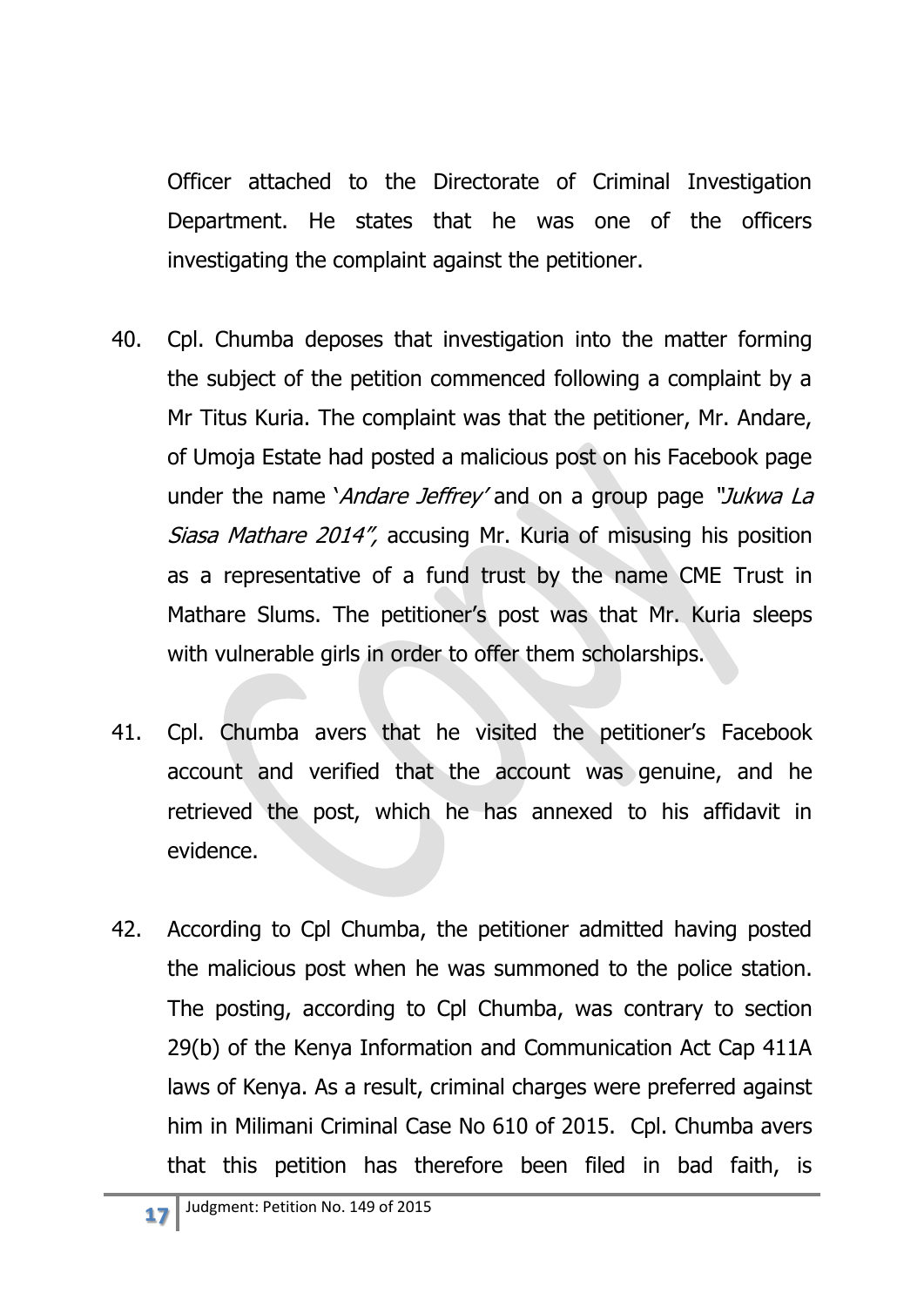misconceived and an abuse of the court process, and is meant to defeat the cause of justice.

- 43. It is the DPP's case therefore that he independently reviewed and analyzed the evidence contained in the investigations file compiled by the Directorate of Criminal Investigations including the witness statements, documentary exhibits and statements of the petitioner as required by the law. On the basis of this review and analysis, the DPP gave instructions to prosecute the petitioner. His decision to prosecute was informed by the sufficiency of evidence on record and the public interest, and not on any other considerations.
- 44. The DPP contended that the accuracy and correctness of the evidence or facts gathered in an investigation can only be assessed and tested by the trial court which is best equipped to deal with the quality and sufficiency of evidence gathered and properly adduced in support of charges. He had properly exercised the state powers of prosecution vested in him by the Constitution, and in the exercise of such powers, he is only subject to the Constitution and the law, does not require the consent of any person or authority, and is independent and not subject to the direction or control of any person or authority. It was his contention further that the High Court would be crossing into the line of the independence of the DPP if it descended into the arena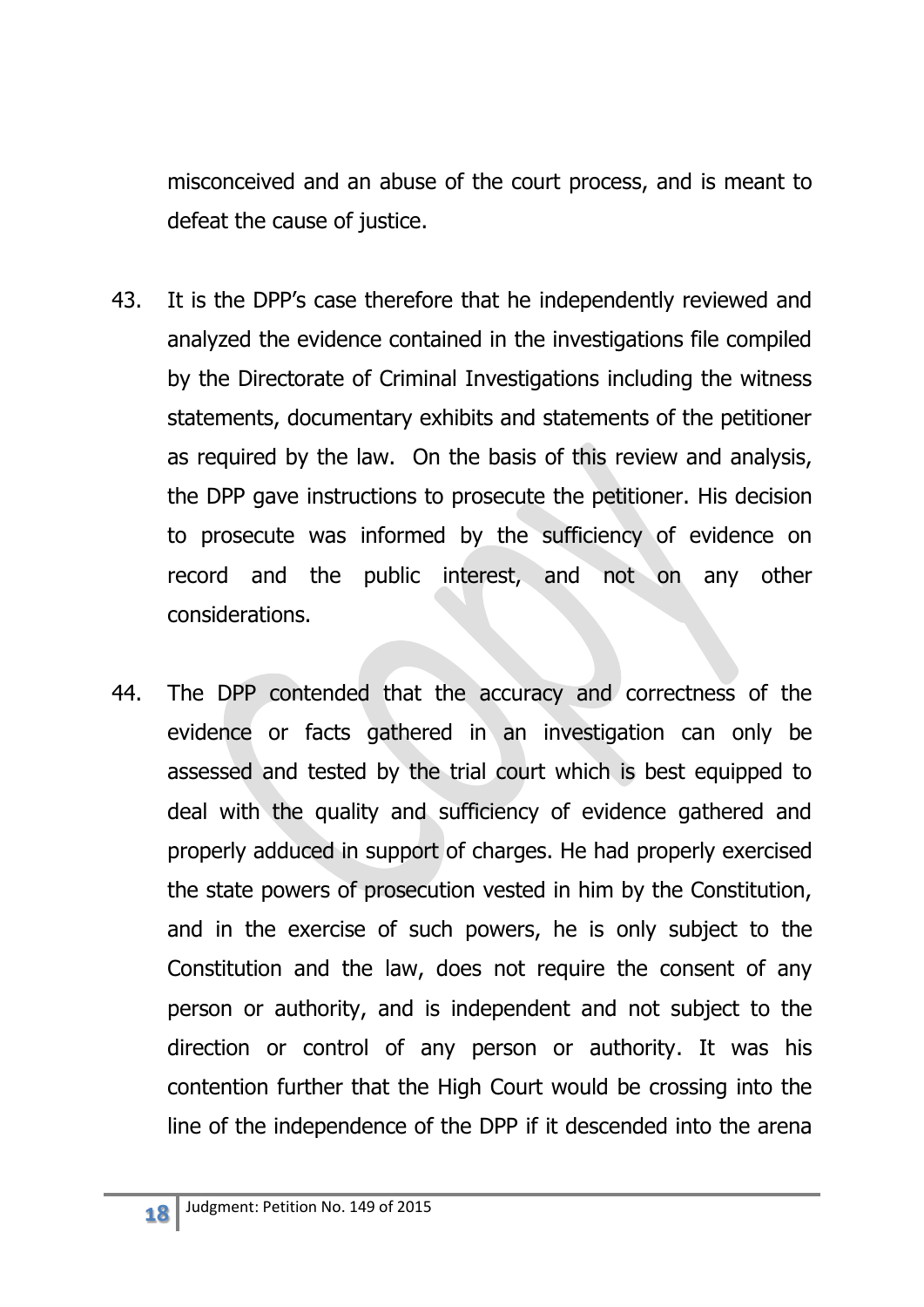of determining whether there is a prima facie case against the petitioner.

- 45. In his written submissions, the DPP argues that Article 24 and 25 of the Constitution allow for the limitation of rights and fundamental freedoms, and set out the rights and fundamental freedoms that cannot be limited, respectively. His submission is that the right to freedom of expression is not one of the rights that cannot be limited under Article 25. The DPP cites Article 24 (1) and the decision in **Mutunga vs Republic (1986) KLR 167** to submit that constitutional rights and freedoms of the individual are subject to limitations designed to ensure that the enjoyment of these rights by any individual does not prejudice the rights and freedoms of others, or the public interest.
- 46. The DPP agrees with the AG that freedom of expression of any person which is protected under Article 33 is also regulated by the same Article. Consequently, any person who exercises the freedom is required to do so in such a way that the rights of others are not violated. The DPP cites the decision of Onyancha J in **John Ritho Kanogo & 2 Others vs Joseph Ngugi & Another Civil Suit No 589 of 2012** to submit that any person who exercises his freedom of expression in contravention of Article 33(3) may be called upon to account under the relevant statutes promulgated under the Constitution.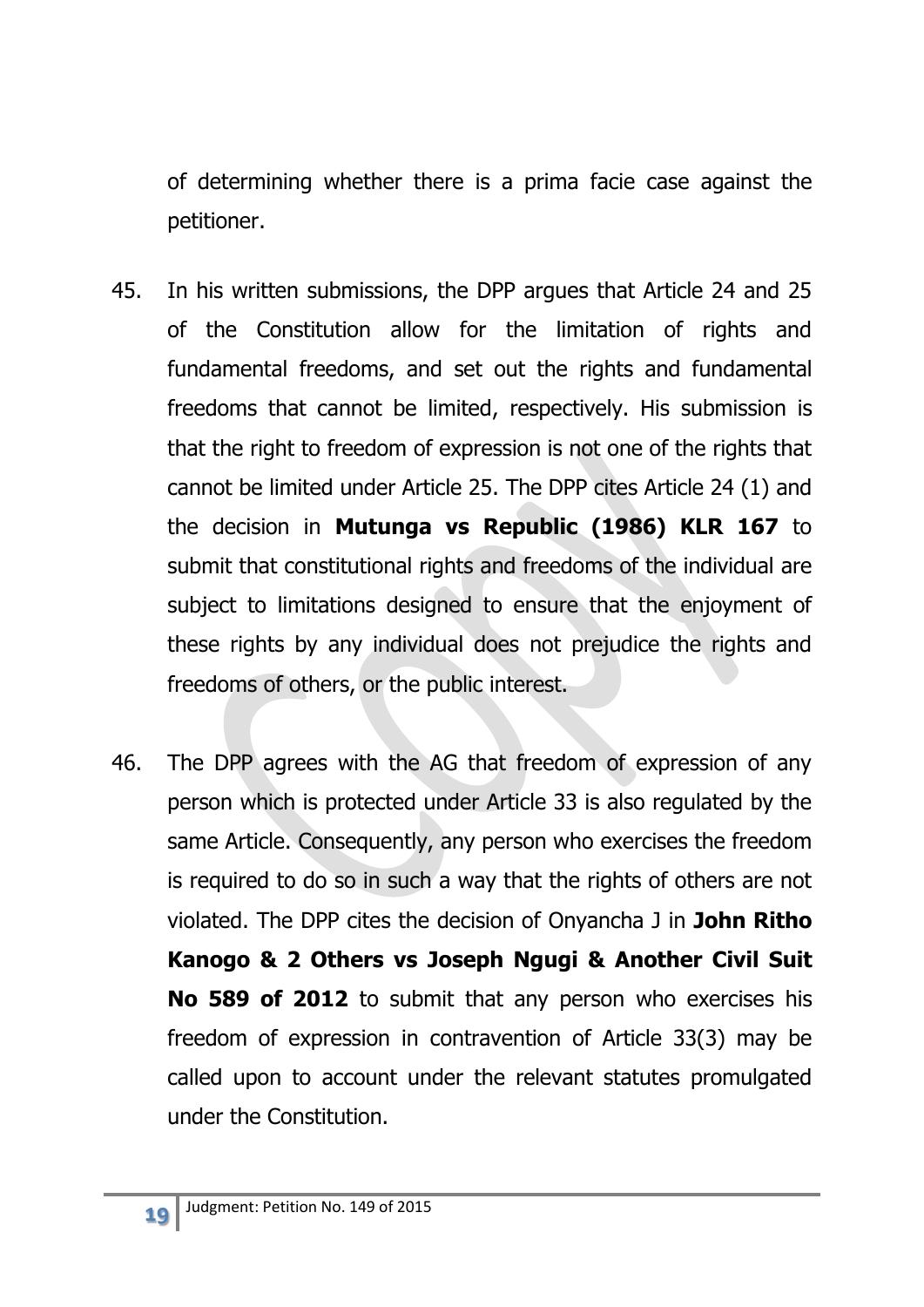- 47. With respect to the petitioner's claim that his continued prosecution will violate his rights under various Articles of the Constitution, the DPP argues that he has at all times exercised the state prosecutorial powers in accordance with the law and within other provisions of the Constitution. It is also his submission that the petitioner has not sufficiently demonstrated with particularity how these rights have been infringed and the damage suffered as required by the principles in **Anarita Karimi Njeru vs Republic (1976-1980) 1KLR 1272** and **Matiba vs AG (1990) KLR 666**.
- 48. With regard to the petitioner's prayer for an order barring his prosecution, the DPP argues that such an order is a discretionary remedy and is only available where a public body or official has acted in excess of its powers and requires the public body to cease from performing a certain act. His case is that there is no evidence in the present petition that the DPP has misused his powers or contravened the rules of natural justice as alleged by the petitioner. In his view, it is not enough for the petitioner to state that the respondents have not carried out sufficient investigations, for the quality and sufficiency of evidence gathered in an investigation can only be tested by a trial court before which the charges are brought.
- 49. The DPP further argues that this is not the appropriate forum for the petitioner to lodge the present petition, and submits that there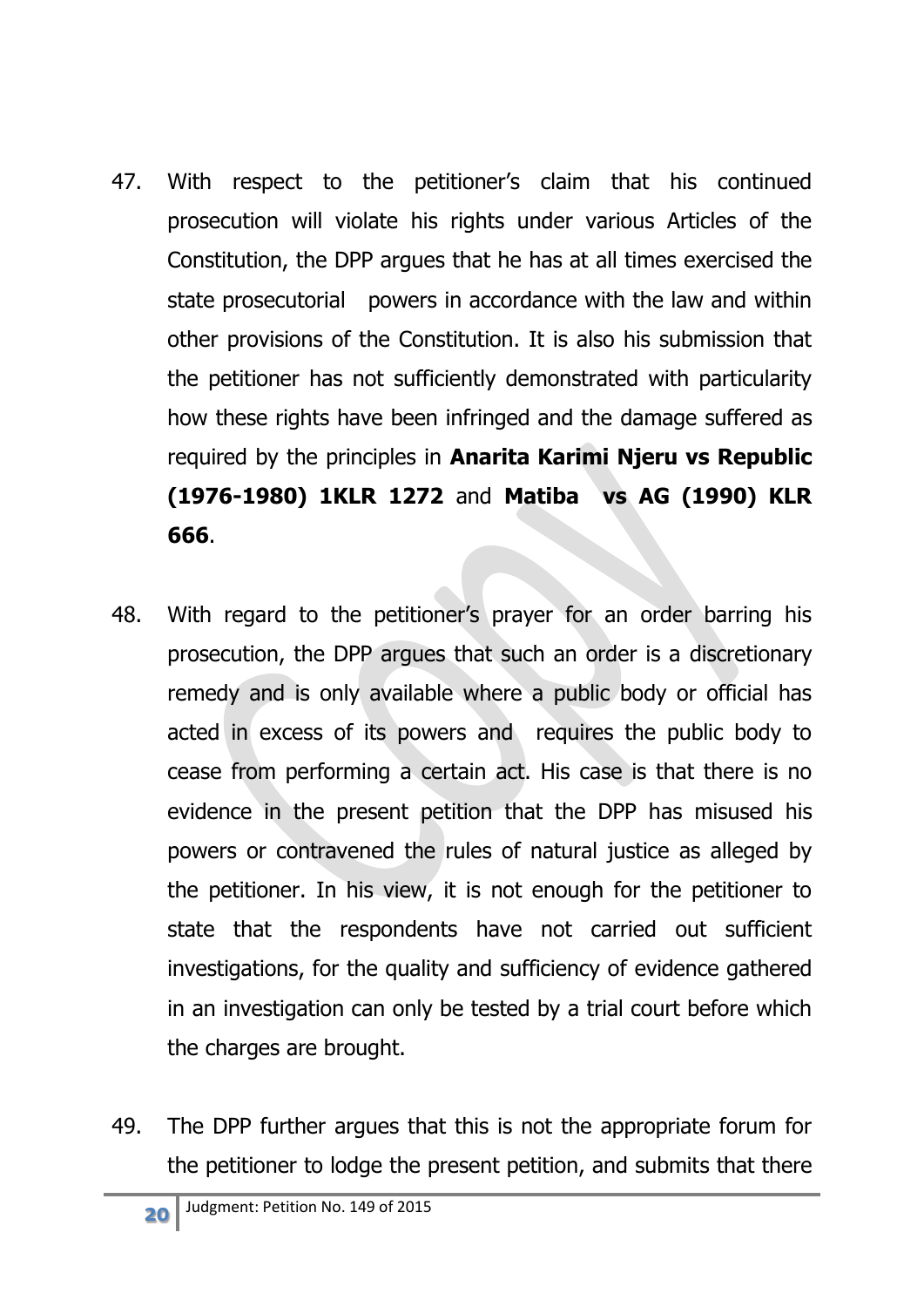is a danger in elevating every issue to a constitutional issue and avoiding the processes available for dealing with the issues at hand.

50. Finally, the DPP submits that there is no mischief or ambiguity in section 29 of the Act that justifies the invocation of the jurisdiction of this Court. He therefore prays that the petition be dismissed with costs.

### **Determination**

51. Having read the pleadings and submissions of the parties in this matter, I believe that the first and main issue for consideration is whether section 29 of the Kenya Information and Communication Act is unconstitutional. I will thereafter consider the question whether there has been a violation of the petitioner's rights in his prosecution under the provisions of the Act, and whether prohibitory orders should issue against his prosecution.

# **Jurisdiction**

52. Before considering the substantive issues, however, it is important to consider first the question whether this petition is properly before me. This issue, which goes to the question of jurisdiction, was raised by the DPP and was supported by the AG. The position they take is that this Court lacks the jurisdiction to determine the present matter as to do so is to interfere with the independent exercise of the DPP's constitutional mandate, and further, that the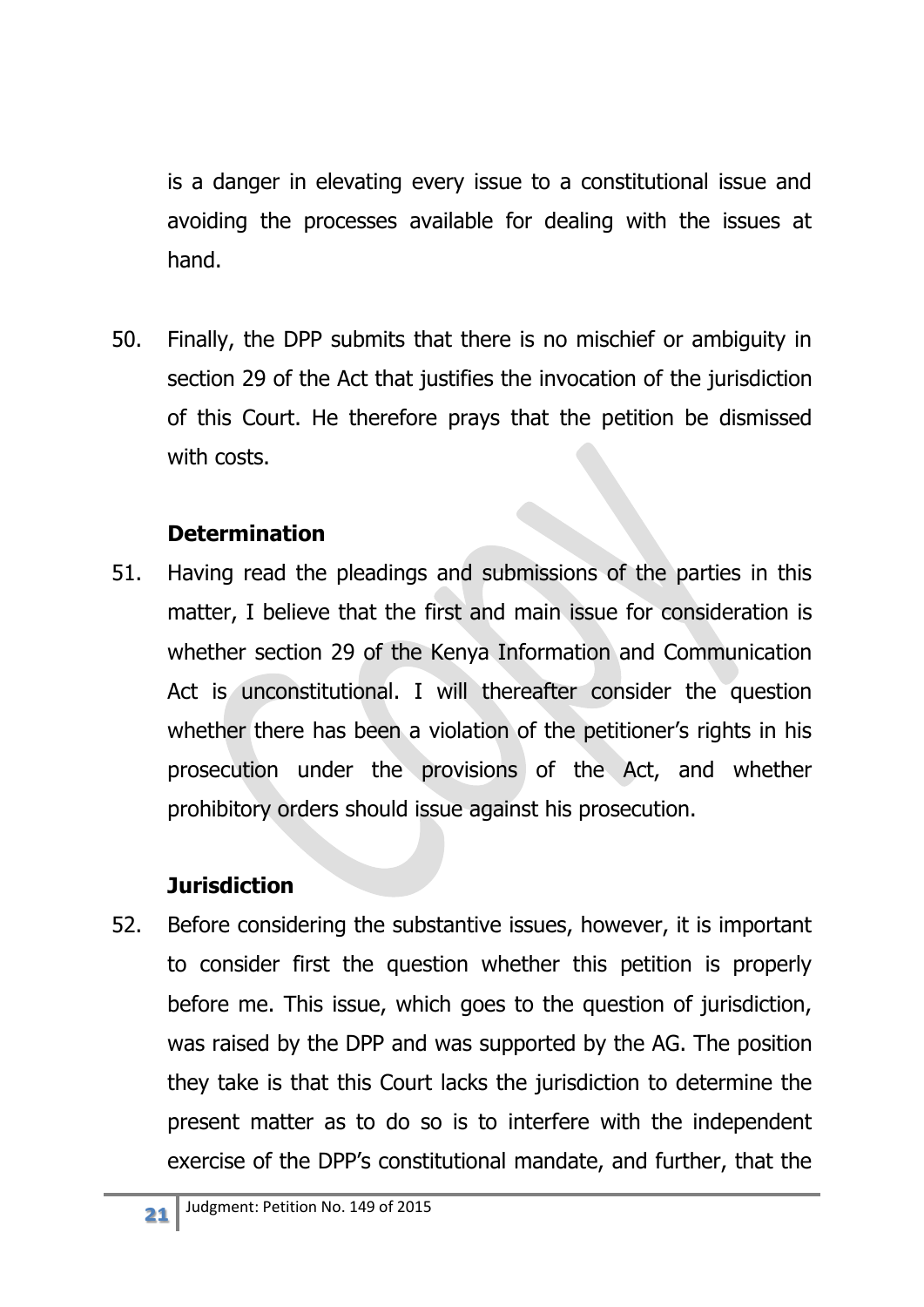matters at issue regarding the sufficiency of the evidence against the petitioner are within the mandate of the trial court.

- 53. The petitioner has relied in response on the decision in **Owners of the Motor Vessel "Lillian S" vs Caltex Oil (Kenya) Ltd [1989] KLR 1; in Re the Matter of the Interim Independent Electoral Commission [2011] eKLR**; and **Samuel Kamau Macharia vs Kenya Commercial Bank Limited [2012] eKLR** to submit that this Court has the jurisdiction, pursuant to Article 23 and 165 (3) (b) of the Constitution, to deal with the matters raised in this petition. In his view, this petition raises matters beyond the jurisdiction of the trial court which have no relation with the weight, quality or sufficiency of evidence gathered and adduced at the trial in support of or in opposition to the charges. According to the petitioner, his case is that the provisions of a statute offend the Constitution, and the Court is duty bound to declare it unconstitutional should it so find.
- 54. It was also his argument that the Court, as the custodian of the Bill of Rights, is entitled to intervene where the facts disclose a need to prevent a violation of the rights and fundamental freedoms guaranteed under the Constitution as was held in **Bill Kipsang Rotich vs Inspector General National Police Service [2013] eKLR.**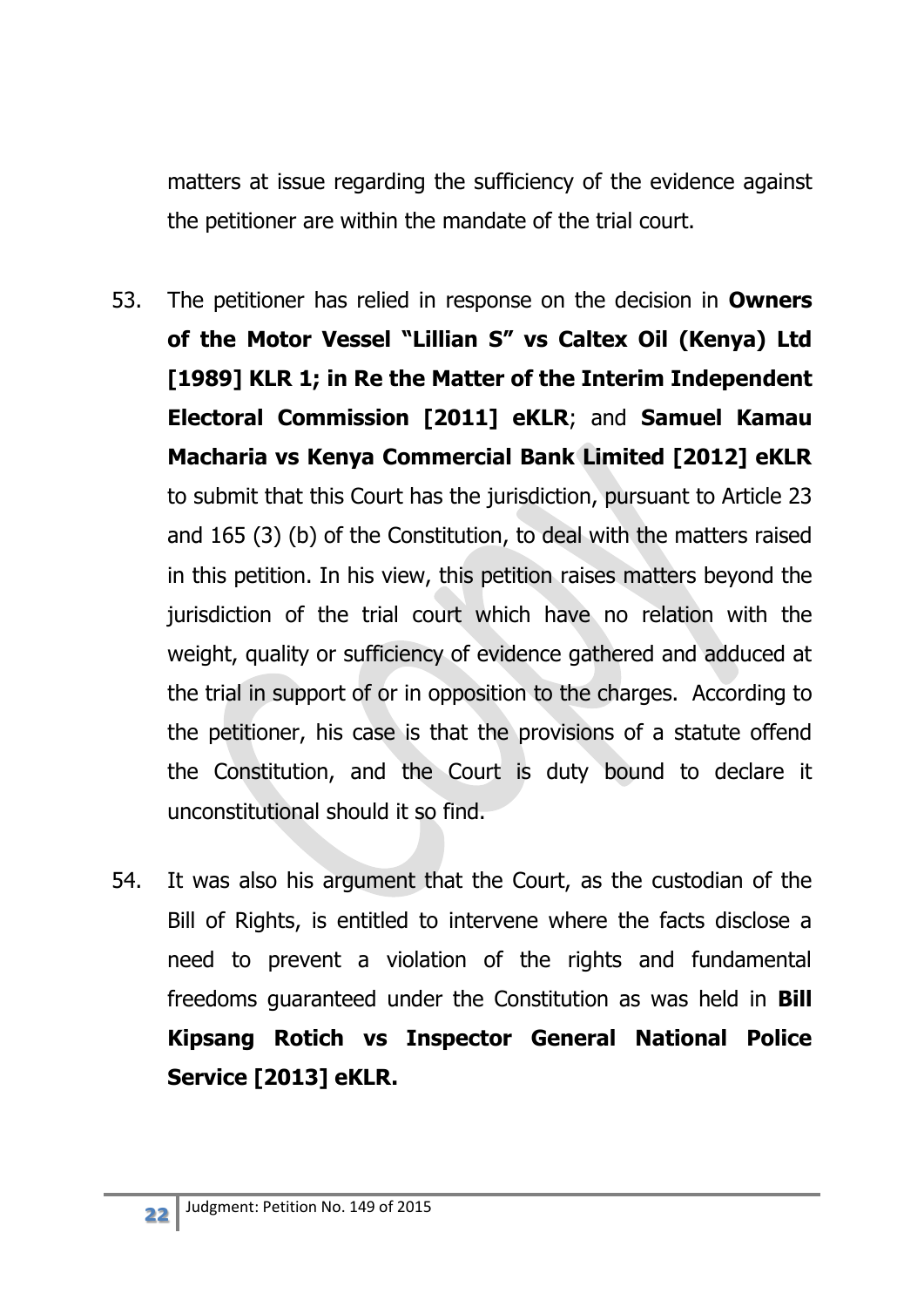- 55. The petitioner argued further that where the constitutional validity of the section of a statute under which the DPP has preferred charges is challenged on account of violation of the Constitution, it is the duty of the Court to intervene and grant appropriate relief under Article 23 (3) of the Constitution.
- 56. Article 19 agrees with the petitioner that this Court has jurisdiction under Article 165 (3) (b) of the Constitution to determine the matter. It submitted that the petitioner is challenging the constitutionality of section 29 of the Kenya Information and Communication Act and not the conduct, mandate or powers of the DPP.
- 57. I agree with the parties in this matter on the question of jurisdiction, and I do not believe that there is much dispute on this point, that as the Court stated in the case of **The Owners of Motor Vessel "Lillian S" vs Caltex Oil Kenya Ltd (supra)**, jurisdiction is everything. Should the Court find that it has no jurisdiction, then it would be bound to down its tools and take no further step.
- 58. As is evident from the petitioner's pleadings, however, at the core of his case is the constitutionality of section 29 of the Kenya Information and Communication Act. It is, again I believe, undisputed, in light of the provisions of Article 165 of the Constitution, that the High Court has the jurisdiction to determine whether a provision of law is in any way in conflict with the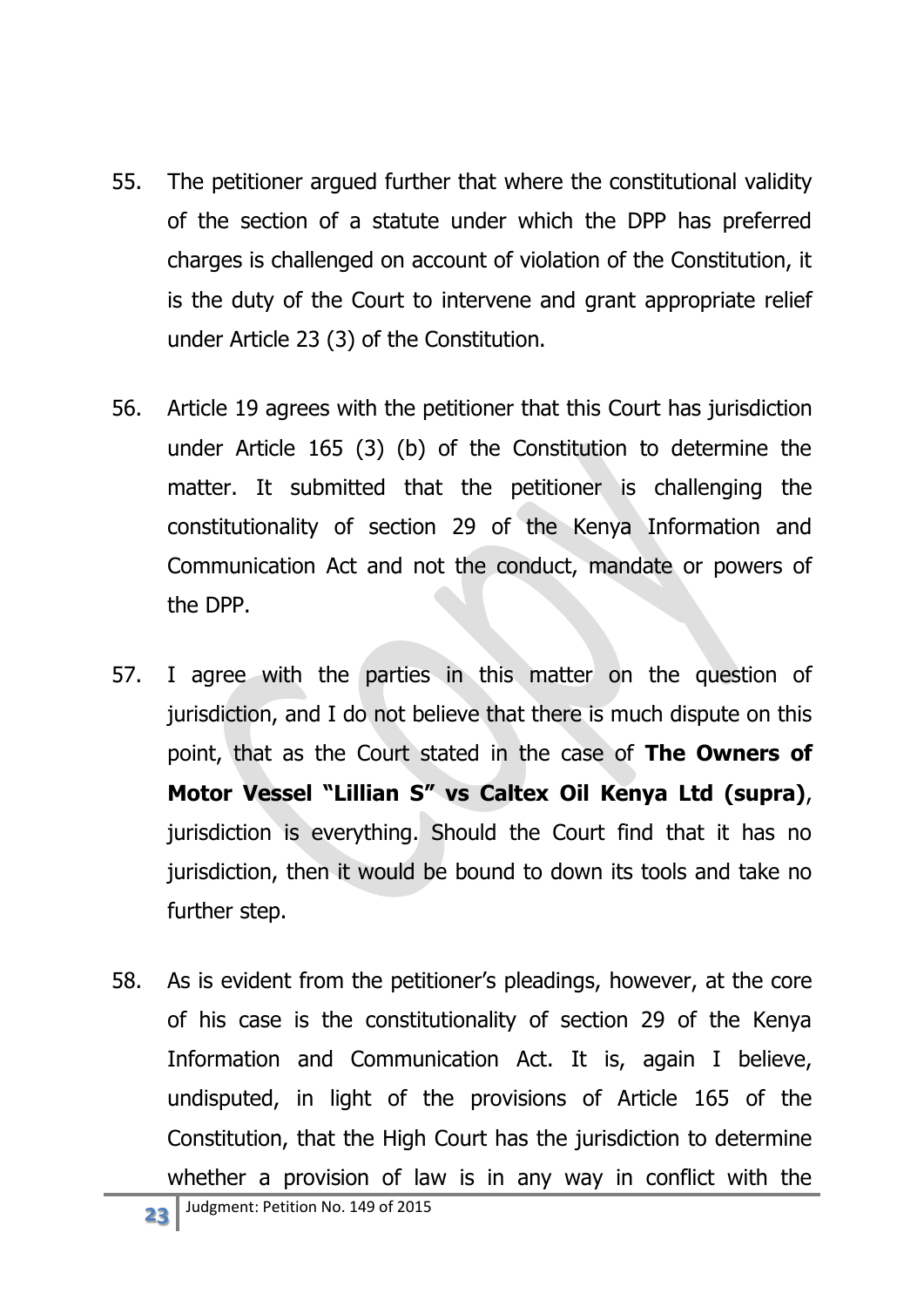Constitution. Article 165 (3)(b) and (d), which are relevnt for present purposes, provide that the High Court shall have-

- **(a) …; (b) Jurisdiction to determine the question whether a right or fundamental freedom in the Bill of Rights has been denied, violated, infringed or threatened;**
- **(c) …;**
- **(d) Jurisdiction to hear any question respecting the interpretation of the Constitution including the determination of-**
	- **(i) The question whether any law is inconsistent with or in contravention of the Constitution;**
	- **(ii) The question whether anything said to be done under the authority of the Constitution or of any law is inconsistent with, or in contravention of, the Constitution; (iii) …**
- 59. It is thus evident that this Court is vested with the jurisdiction to interpret the Constitution and to determine whether any legislation is in conflict with the Constitution. That is the issue that the petitioner has placed before this Court. He has challenged, first, the constitutionality of section 29 of the Kenya Information and Communication Act which he alleges violates his right to freedom of expression. As a result, he contends that his prosecution under the said provision of the Act further violation his constitutional rights. In my view, these are matters that properly fall within the jurisdiction of this Court in accordance with Article 165 (3) (b) and (d) (i) of the Constitution.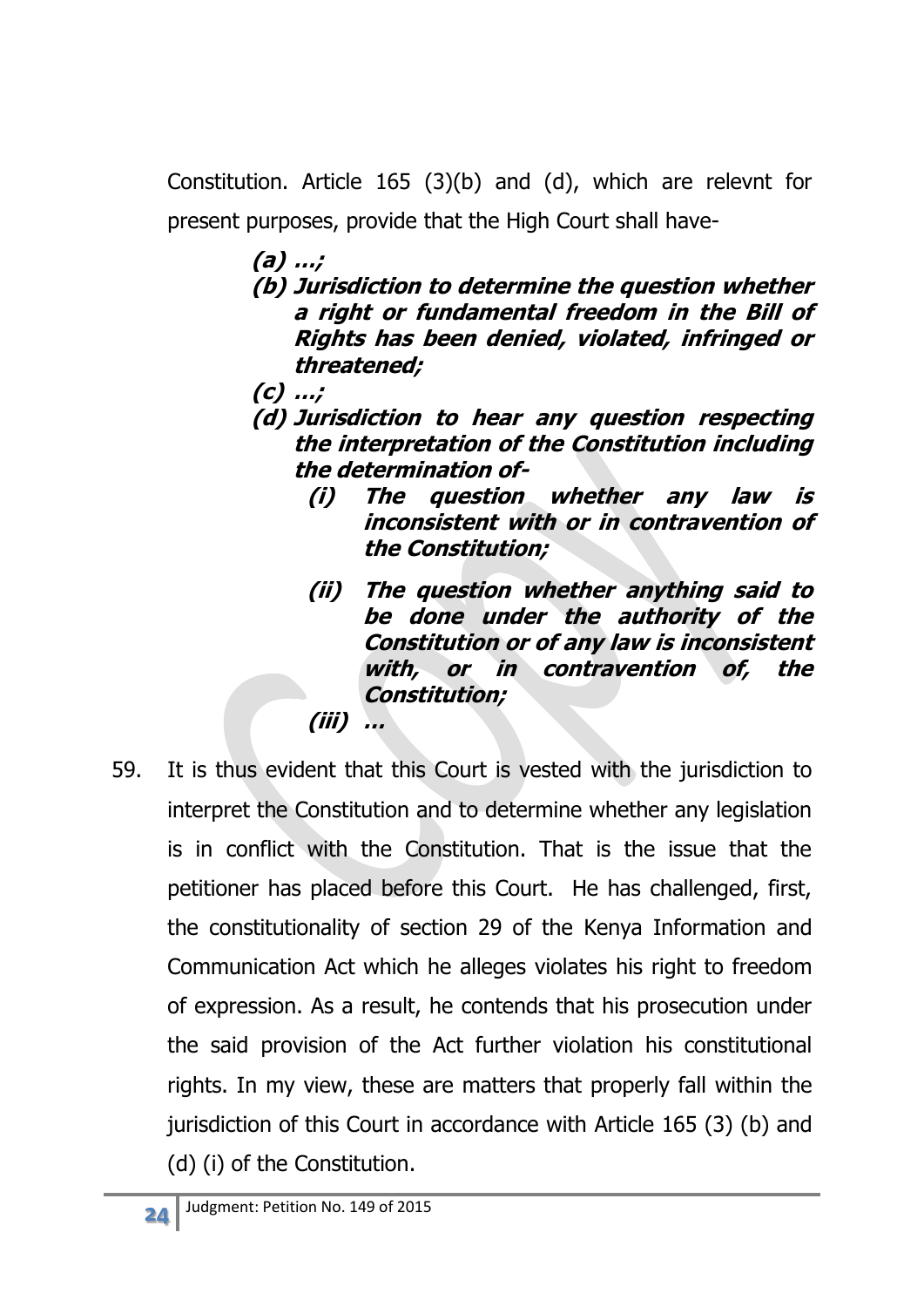60. The second jurisdictional question raised by the DPP relates to the orders that the petitioner seeks, which, in the DPP's view, would mean that the High Court is entering into an area reserved for the trial court. I believe that the circumstances under which the High Court would intervene in a trial before a subordinate court have been considered and are fairly well settled. It must be in circumstances where the continuation of the proceedings would amount to a violation of the rights of the petitioner. As was stated by the Court in the case of **George Joshua Okungu and Another vs Chief Magistrate Court Anti-Corruption Court Nairobi and Another Petition No. 227 and 230 of 2009:**

> **[50.] "The law is that the Court ought not to usurp the Constitutional mandate of the Director of Public Prosecutions or the authority charged with the prosecution of criminal offences to investigate and undertake prosecution in the exercise of the discretion conferred upon that office. The mere fact that the intended or ongoing criminal proceedings are in all likelihood bound to fail, it has been held time and again, is not a ground for halting those proceedings. That a petitioner has a good defence in the criminal process is a ground that ought not to be relied upon by a Court in order to halt criminal process undertaken bona fides since that defence is always open to the Petitioner in those proceedings. However, if the Petitioner demonstrates that the intended or ongoing criminal proceedings constitute an abuse of process and are being carried out in breach of or threatened breach of the Petitioner's Constitutional rights, the Court will**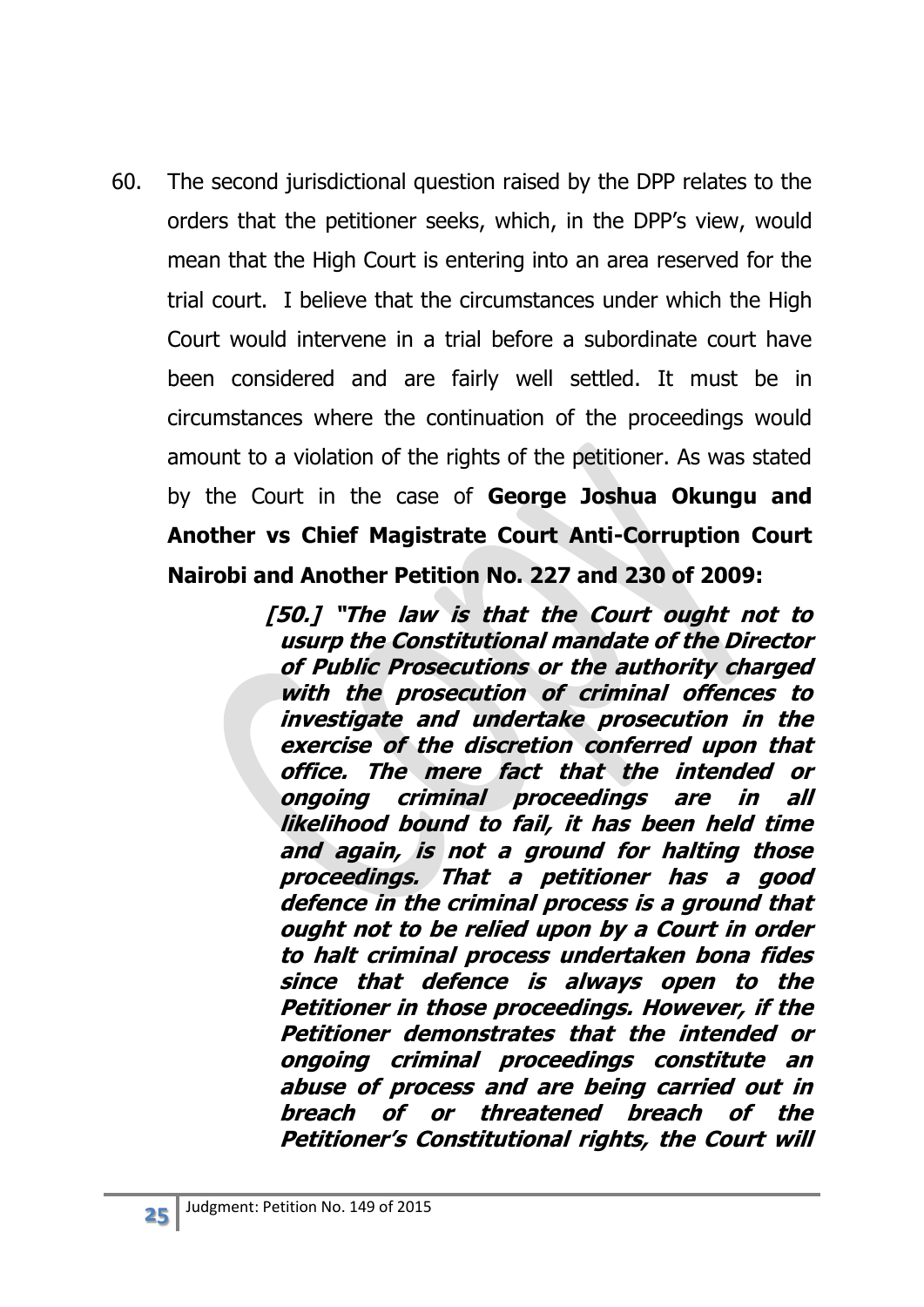### **not hesitate in putting a halt to such proceedings."**

61. In that case, the Court also cited with approval the words of the court in **Kuria & 3 Others vs Attorney General [2002] 2 KLR 69** in which the High Court had observed that:

> **"The Court has power and indeed the duty to prohibit the continuation of the criminal prosecution if extraneous matters divorced from the goals of justice guide their instigation. It is a duty of the court to ensure that its process does not degenerate into tools for personal scoresettling or vilification on issues not pertaining to that which the system was even formed to perform... A stay (by an order of prohibition) should be granted where compelling an accused to stand trial would violate the fundamental principles of justice which underlie the society'<sup>s</sup> senses of fair play and decency and/or where the proceedings are oppressive or vexatious... The machinery of criminal justice is not to be allowed to become a pawn in personal civil feuds and individual vendetta. It is through this mandate of the court to guard its process from being abused or misused or manipulated for ulterior motives…"**

62. I am satisfied that in the present case, should the Court find that the provisions of section 29 of the Act are unconstitutional, and that therefore the prosecution of the petitioner under its provisions violates or threatens to violate his constitutional rights, then the Court has the jurisdiction to grant the orders that he seeks. I will now turn to consider the substantive issue raised in the petition, the constitutionality of the said section.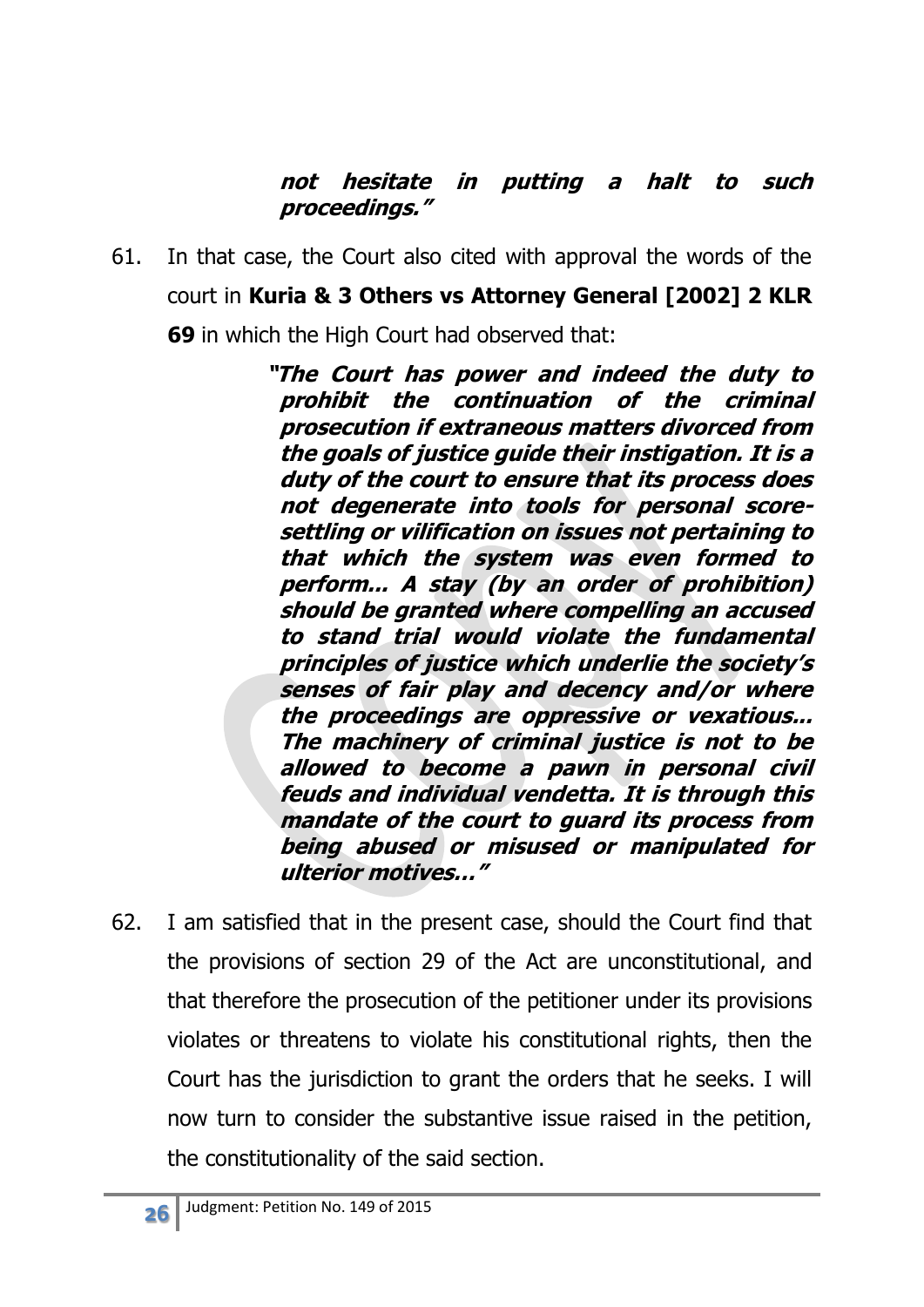### **Whether Section 29 of the Kenya Information and Communication Act is Unconstitutional**

- 63. The petitioner and interested party have argued that section 29 of the Act is unconstitutional. Their argument is that the section is vague and overbroad, it has a chilling effect on the guarantee to freedom of expression, and it creates an offence without creating the *mens rea* element on the part of the accused person. The AG and DPP deny these allegations, with the AG maintaining that the section is constitutional and a permissible limitation under Article 24 of the Constitution.
- 64. Before embarking on an analysis and determination of this issue, it is useful to consider what the duty of the court is in determining whether the impugned provision is unconstitutional, and the principles that should guide the court in making its determination.

# **Applicable Principles**

65. In **U.S vs Butler, 297 U.S. 1[1936],** the Court expressed the duty of a Court in determining the constitutionality of a provision of a statute in the following terms:

> **"When an Act of Congress is appropriately challenged in the courts as not conforming to the constitutional mandate, the judicial branch of the government has only one duty; to lay the article of the Constitution which is invoked beside the statute which is challenged and to decide whether the latter squares with the**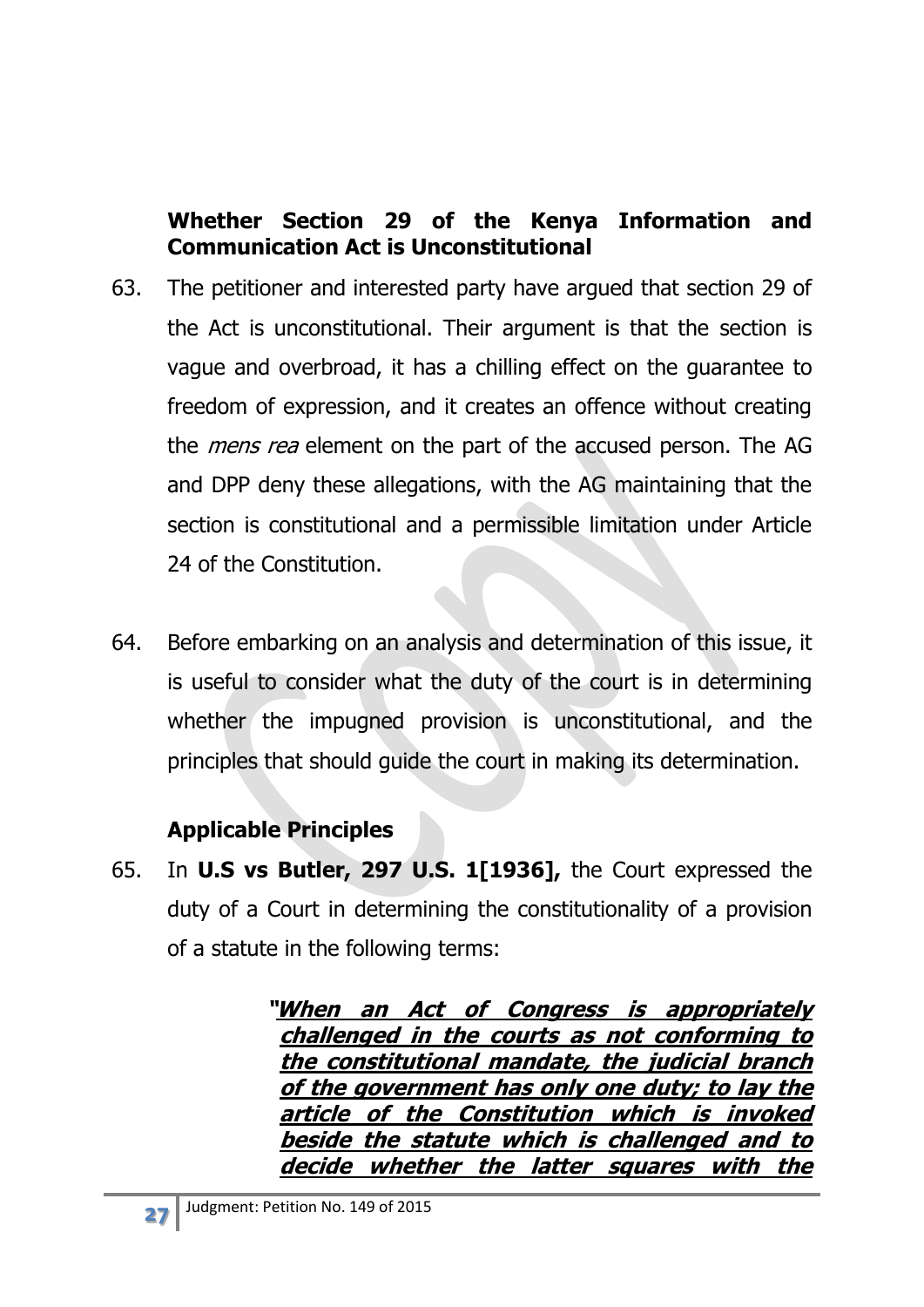**former. All the Court does, or can do, is to announce its considered judgment upon the question. The only power it has, if such it may be called, is the power of judgment. This Court neither approves nor condemns any legislative policy. Its delicate and difficult office is to ascertain and declare whether the legislation is in accordance with, or in contravention of, the provisions of the Constitution; and, having done that, its duty ends."** (Emphasis added)

66. It has also been held that in determining the constitutionality of a statute, a court must be guided by the object and purpose of the impugned statute, which object and purpose can be discerned from the legislation itself. The Supreme Court of Canada in **R vs Big M Drug Mart Ltd., [1985] 1 S.C.R. 295** enunciated this principle as follows:

> **"Both purpose and effect are relevant in determining constitutionality; either an unconstitutional purpose or an unconstitutional effect can invalidate legislation. All legislation is animated by an object the legislature intends to achieve. This object is realized through impact produced by the operation and application of the legislation. Purpose and effect respectively, in the sense of the legislation's object and its ultimate impact, are clearly linked, if not indivisible. Intended and achieved effects have been looked to for guidance in assessing the legislation's object and thus the validity."**

67. See also the decision of the High Court in **Murang'a Bar Operators and Another vs Minister of State for Provincial**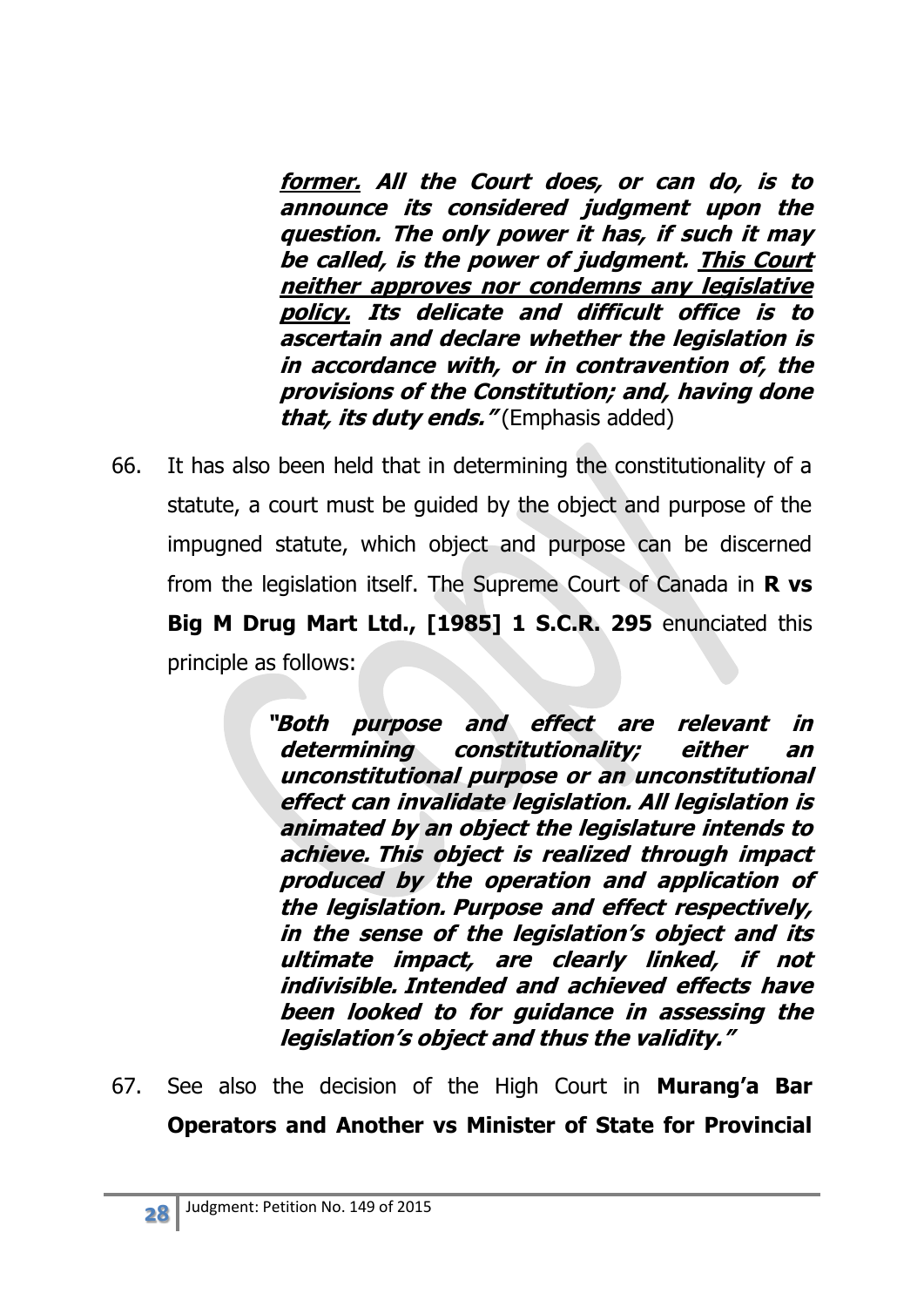# **Administration and Internal Security and Others Nairobi Petition No. 3 of 2011.**

- 68. I bear in mind also the provisions of Article 2 of the Constitution, which is emphatic that the Constitution is supreme, and any law that is inconsistent with the Constitution is void to the extent of the inconsistency.
- 69. With respect to the interpretation of the Constitution, Article 259 provides the manner in which the Constitution is to be interpreted. It requires that the Constitution should be interpreted in a manner that promotes its purposes, values and principles, advances the rule of law, human rights and fundamental freedoms in the Bill of Rights, and that contributes to good governance. At Article 159(2) (e) the Constitution mandates the Court, in exercising its judicial authority, to protect and promote the purpose and principles of the Constitution.
- 70. In the case of **Tinyefuza vs Attorney General of Uganda, Constitutional Petition No. 1 of 1997 (1997 UGCC 3)**, the Court held that the provisions of the Constitution must be read as an integrated whole, without any one particular provision destroying the other but each sustaining the other.
- 71. I am also mindful of the words of the Court in the case of **Ndyanabo vs Attorney General of Tanzania [2001] EA 495**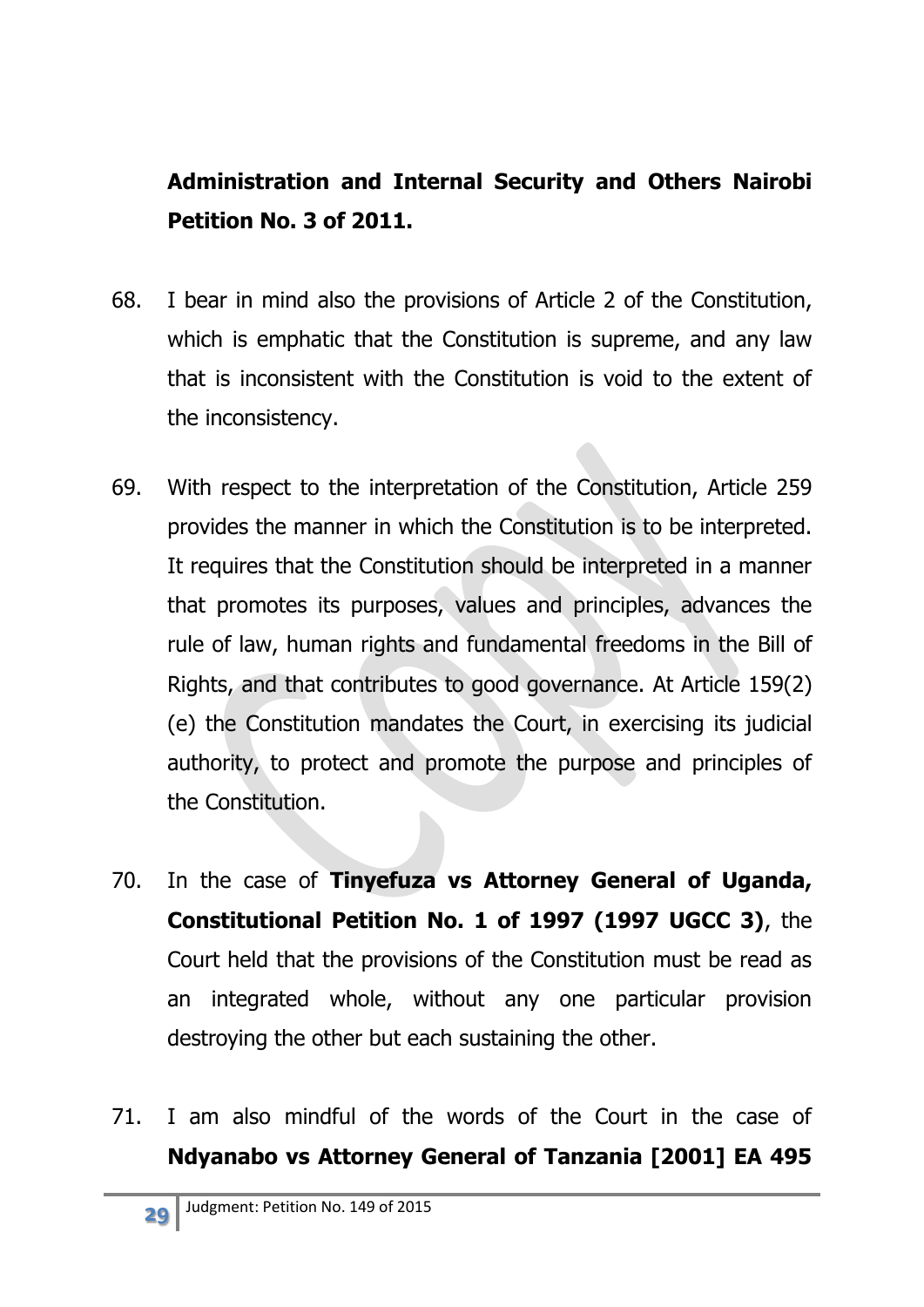with regard to the constitutionality of a statute. In that case, the Court observed that there is a general presumption that every Act of Parliament is constitutional, and the burden of proving the contrary rests upon any person who alleges otherwise.

72. However, with respect to provisions of legislation that limit or are intended to limit fundamental rights and freedoms, the Constitution itself qualifies the presumption. As was observed in the **CORD Case**:

> **"[96.] However, we bear in mind that the Constitution itself qualifies this presumption with respect to statutes which limit or are intended to limit fundamental rights and freedoms. Under the provisions of Article 24 …. there can be no presumption of constitutionality with respect to legislation that limits fundamental rights: it must meet the criteria set in the said Article."**

73. I am duly guided by the judicial pronouncements and constitutional provisions with respect to the interpretation of the question whether legislation or part thereof is in conflict with the Constitution, and I now turn to consider the provision of section 29 of the Act against these principles.

### **Section 29 Kenya Information and Communication Act**

74. The Kenya Information and Communication Act was enacted as an Act of Parliament to:

### **…provide for the establishment of the Communications Commission of Kenya, to**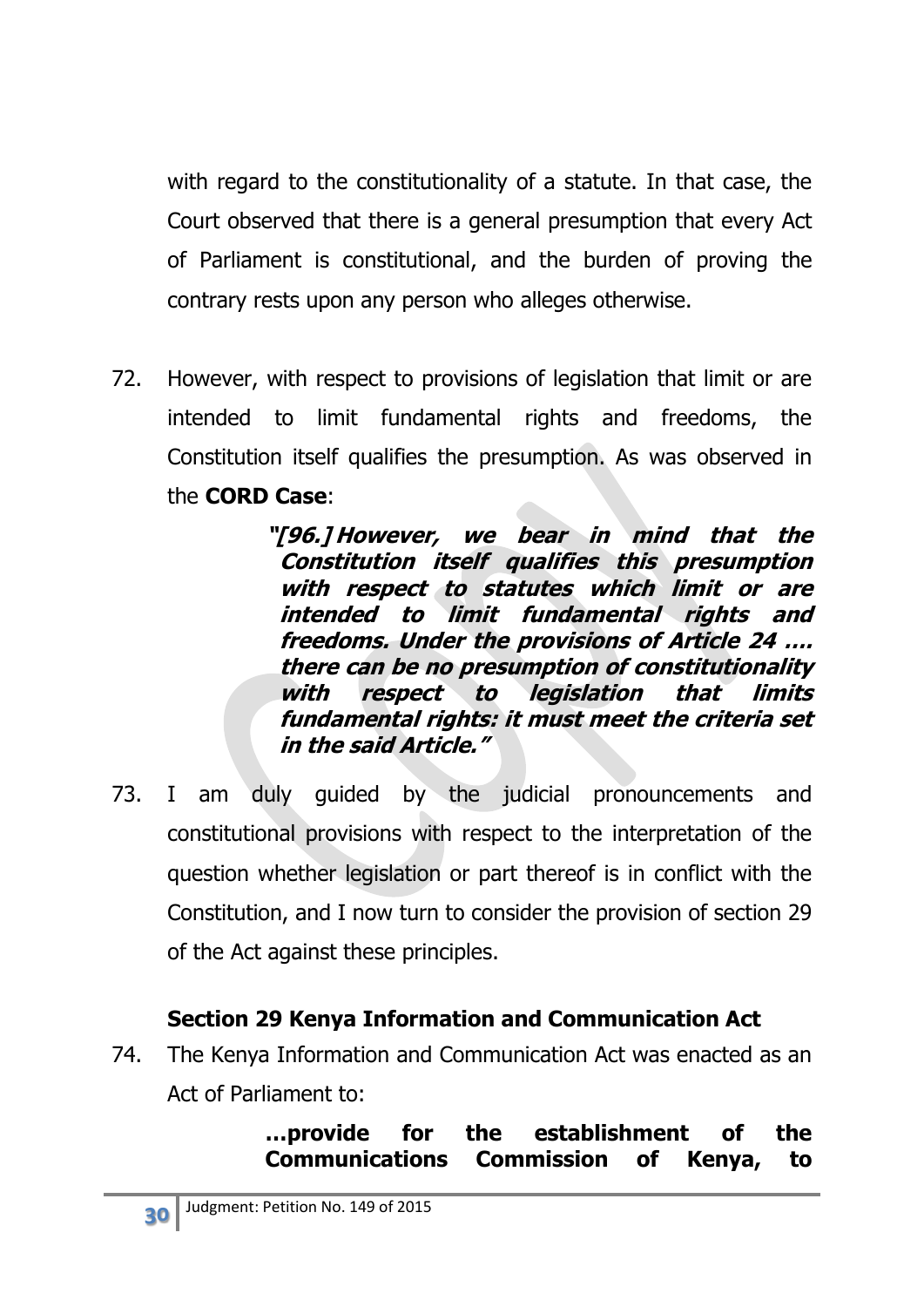**facilitate the development of the information and communications sector (including broadcasting, multimedia telecommunications and postal services) and electronic commerce to provide for the transfer of the functions, powers, assets and liabilities of the Kenya Posts and Telecommunication Corporation to the Commission, the Telcom Kenya Limited and the Postal Corporation of Kenya, and for connected purposes.**

75. Section 29 thereof, which is titled **"Improper use of system"**  provides that:

> **A person who by means of a licensed telecommunication system—**

- **(c) sends a message or other matter that is grossly offensive or of an indecent, obscene or menacing character; or**
- **(d) sends a message that he knows to be false for the purpose of causing annoyance, inconvenience or needless anxiety to another person, commits an offence and shall be liable on conviction to a fine not exceeding fifty thousand shillings, or to imprisonment for a term not exceeding three months, or to both**.
- 76. As noted above, the petitioner challenges this provision on two levels. He argues, first, that it is vague and over broad, and the words contained therein are not defined, therefore leaving room for various interpretation.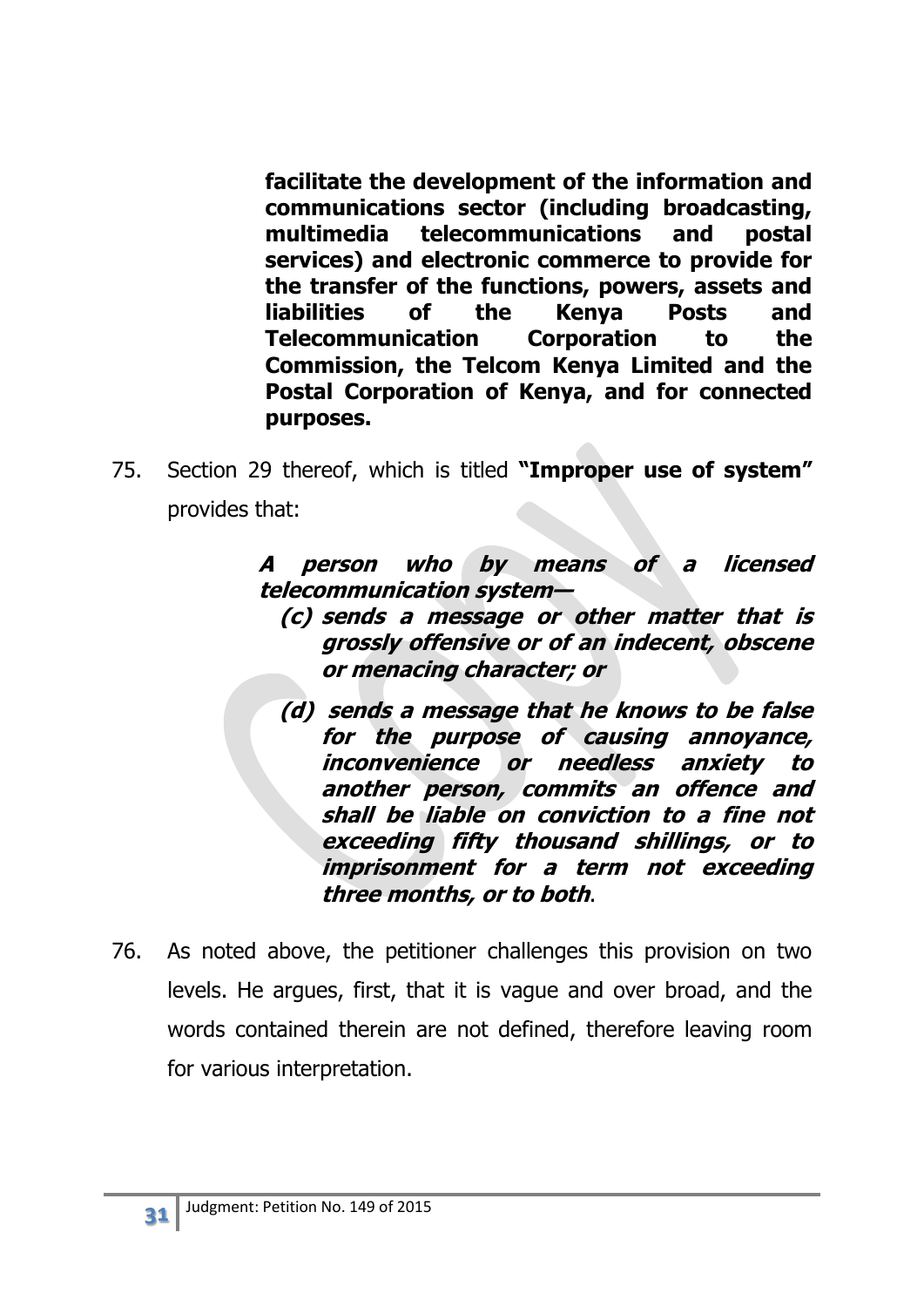- 77. I have considered the words used in the section. I note that there is no definition in the Act of the words used. Thus, the question arises: what amounts to a message that is 'grossly offensive', 'indecent' obscene' or 'menacing character? Similarly, who determines which message causes 'annoyance', 'inconvenience', 'needless 'anxiety'? Since no definition is offered in the Act, the meaning of these words is left to the subjective interpretation of the Court, which means that the words are so wide and vague that their meaning will depend on the subjective interpretation of each judicial officer seized of a matter.
- 78. It is my view, therefore, that the provisions of section 29 are so vague, broad and uncertain that individuals do not know the parameters within which their communication falls, and the provisions therefore offend against the rule requiring certainty in legislation that creates criminal offences. In making this finding, I am guided by the words of the Court in the case of **Sunday Times vs United Kingdom Application No 65 38/74 para 49**, in which the European Court of Human Rights stated as follows:

**"(A) norm cannot be regarded as "law" unless it is formulated with sufficient precision to enable the citizen to regulate his conduct: he must be able- if need be with appropriate advice- to foresee, to a degree that is reasonable in the circumstances, the consequences which a given situation may entail."**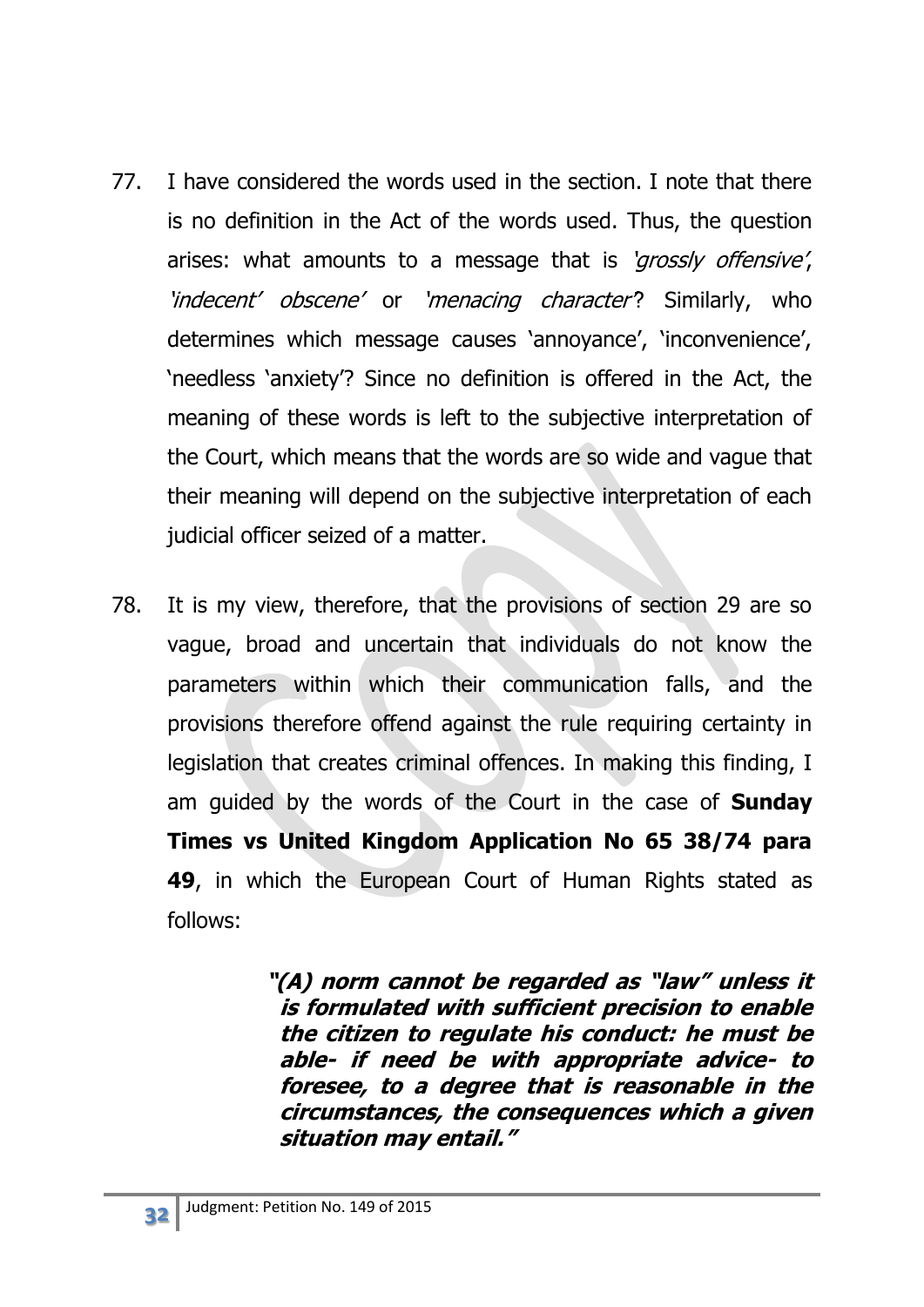79. As the Court observed in the **CORD case**, the principle of law with regard to legislation limiting fundamental rights is that the law must be clear and precise enough to enable individuals to conform their conduct to its dictates. The Court in that case cited with approval the words of **Chaskalson, Woolman and Bishop** in **Constitutional Law of South Africa, Juta, 2nd ed. 2014, page 49** where the learned authors stated that:

> **"Laws may not grant officials largely unfettered discretion to use their power as they wish, nor may laws be so vaguely worded as to lead reasonable people to differ fundamentally over their extension."**

80. In my view, the provisions of section 29 are so wide and vague that they offend the requirements with regard to law that carries penal consequences.

# **Limitation of the Right to Freedom of Expression**

- 81. The petitioner and Article 19 have argued that section 29 of the Act limits the right to freedom of expression. They argue that because of the fact that its provisions are so vague and overbroad, it has a chilling effect on the right to freedom of expression.
- 82. The respondents do not dispute that the provision limits freedom of expression. They argue, however, that its provisions are a justifiable limitation to the right of freedom of expression which is guaranteed under Article 33 in the following terms: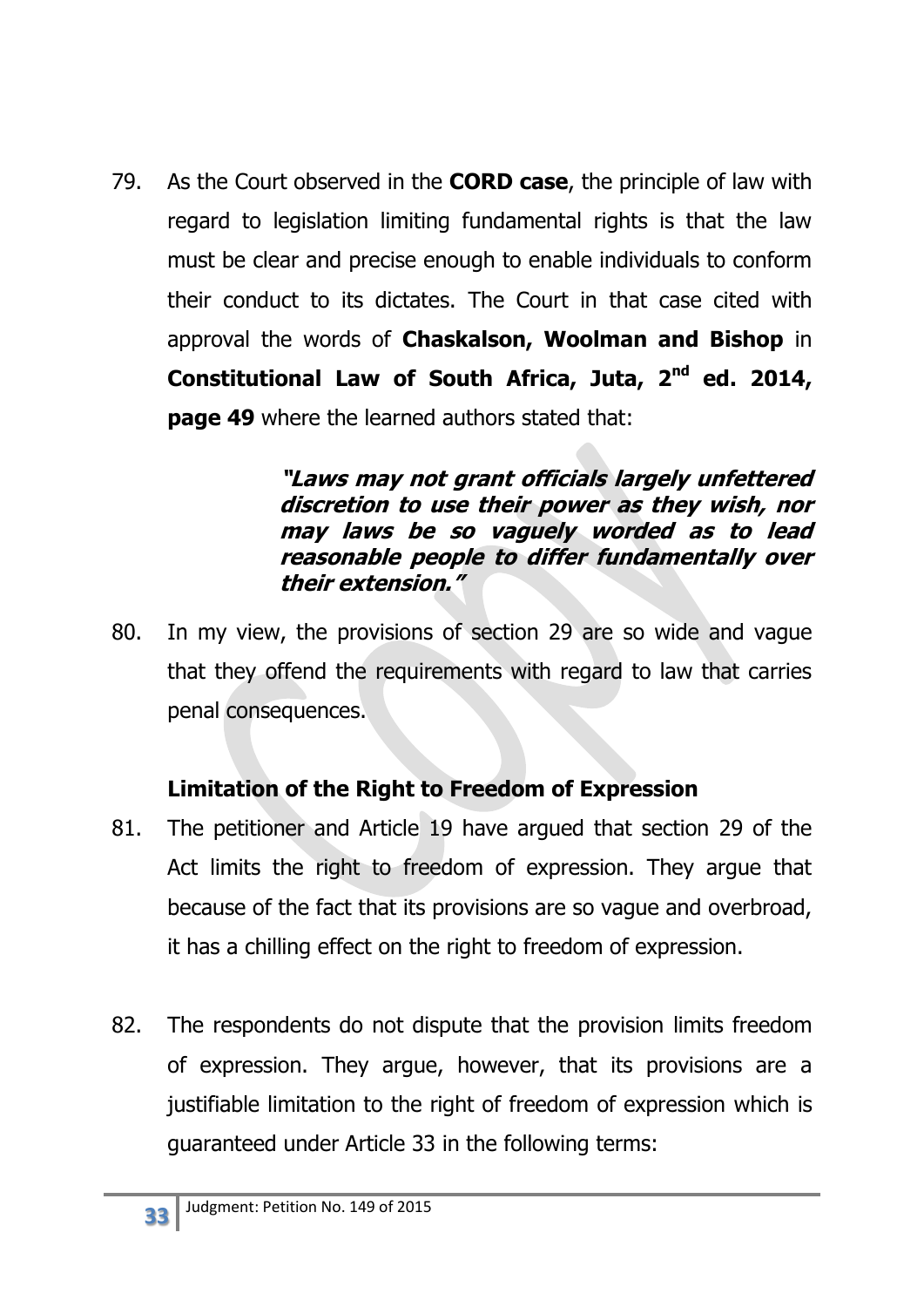- **(1) Every person has the right to freedom of expression, which includes-**
	- **(e) Freedom to seek, receive or impart information or ideas;**
	- **(f) Freedom of artistic creativity; and**
	- **(g) Academic freedom and freedom of scientific research.**
- **(2) The right to freedom of expression does not extend to-**
	- **(a) Propaganda for war;**
	- **(b) Incitement to violence;**
	- **(c) Hate speech; or**
	- **(d) Advocacy of hatred that-**
		- **(i) Constitutes ethnic incitement, vilification of others or incitement to cause harm; or**
		- **(ii) Is based on any ground of discrimination specified or contemplated in Article 27 (4).**
- **(3) In the exercise of the right to freedom of expression, every person shall respect the rights and reputation of others**.
- 83. It has been recognized that freedom of expression is an essential right, important for the enjoyment of other rights, and for a democratic society to thrive. In **Charles Onyango-Obbo and Another vs Attorney General (supra)**, the Supreme Court of Uganda (per Mulenga SCJ) underscored the importance of the freedom of expression in the following words:

**"Democratic societies uphold and protect fundamental human rights and freedoms, essentially on principles that are in line with J.J.**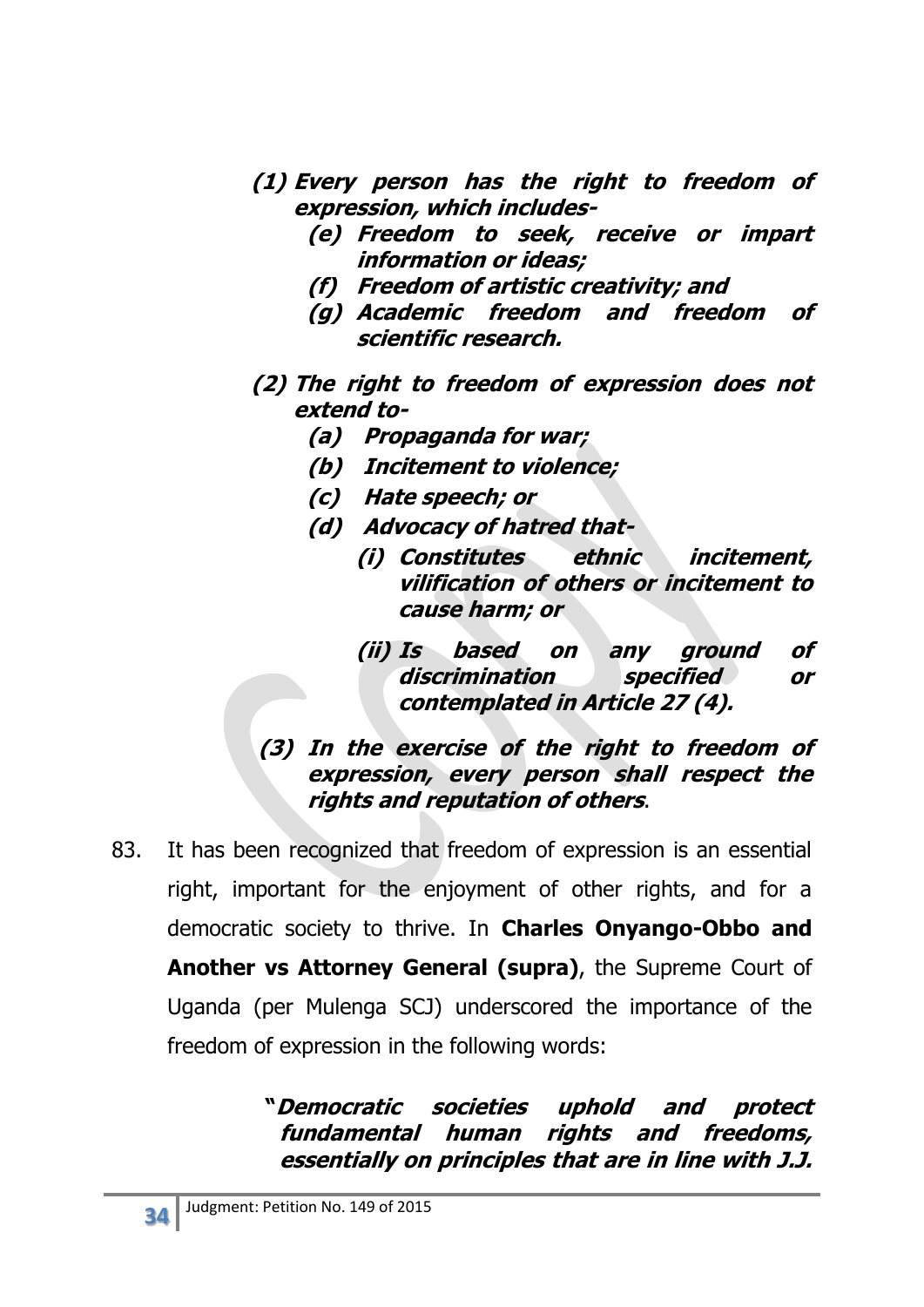**Rousseau's version of the Social Contract theory. In brief, the theory is to the effect that the pre-social humans agreed to surrender their respective individual freedom of action, in order to secure mutual protection, and that consequently, the raison d'etre of the State is to provide protection to the individual citizens. In that regard, the state has the duty to facilitate and enhance the individual's self-fulfillment and advancement, recognising the individual's rights and freedoms as inherent in humanity….**

 **Protection of the fundamental human rights therefore, is a primary objective of every democratic constitution, and as such is an essential characteristic of democracy. In particular, protection of the right to freedom of expression is of great significance to democracy. It is the bedrock of democratic governance."**  (Emphasis added)

84. In the same decision, Odoki C J expressed the view that:

**"The importance of freedom of expression including freedom of the press to a democratic society cannot be over-emphasised. Freedom of expression enables the public to receive information and ideas, which are essential for them to participate in their governance and protect the values of democratic government, on the basis of informed decisions. It promotes a market place of ideas. It also enables those in government or authority to be brought to public scrutiny and thereby hold them accountable."**

85. Once it is recognised that section 29 of the Act limits a right that is as important as the right to freedom of expression undoubtedly is,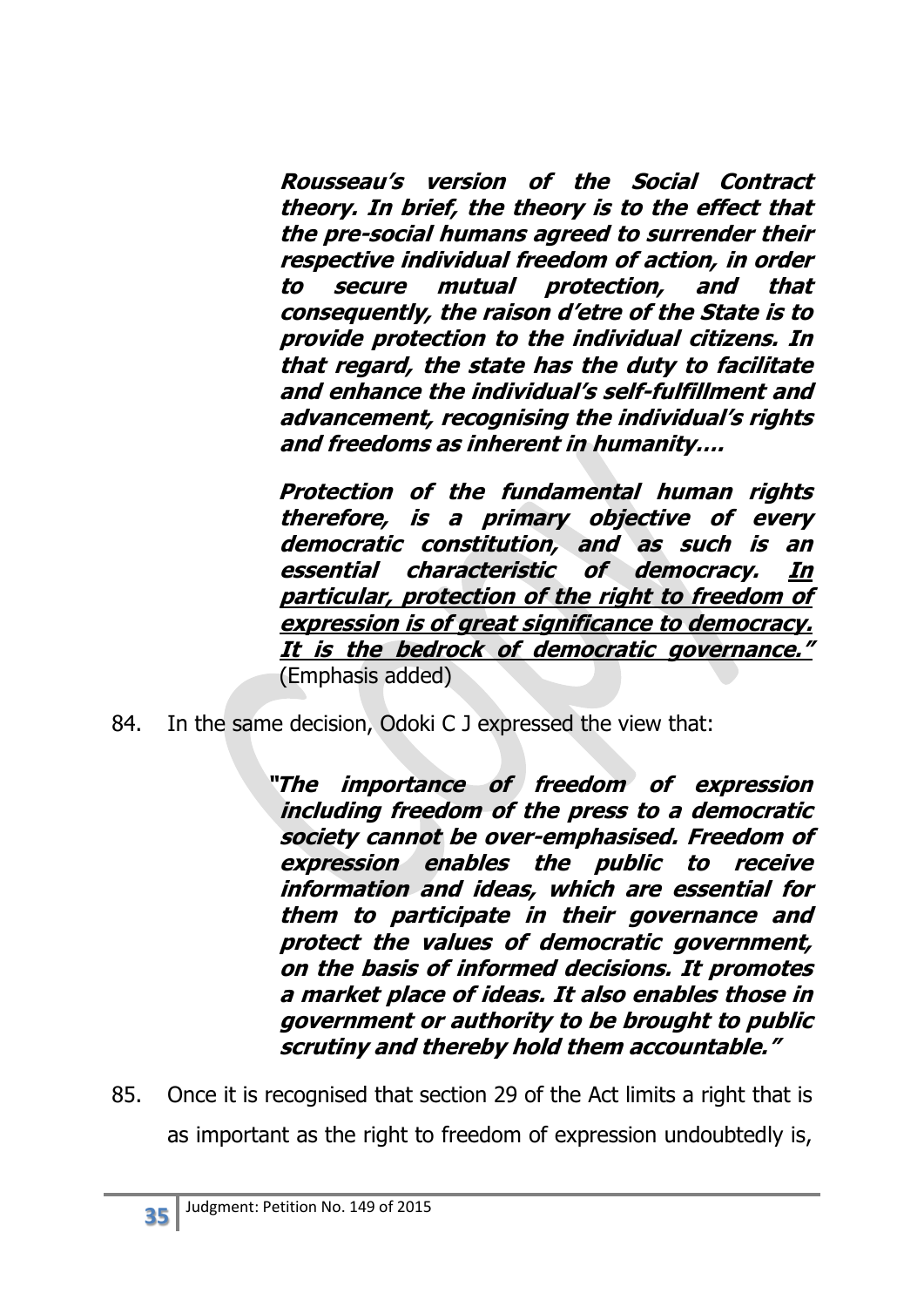then the state must bring the law imposing such limitation within the rubric of Article 24 of the Constitution.

- 86. Article 24 provides as follows:
	- **24. (1) A right or fundamental freedom in the Bill of Rights shall not be limited except by law, and then only to the extent that the limitation is reasonable and justifiable in an open and democratic society based on human dignity, equality and freedom, taking into account all relevant factors, including––**
		- **(a) the nature of the right or fundamental freedom;**
		- **(b) the importance of the purpose of the limitation;**
		- **(c) the nature and extent of the limitation;**
		- **(d) the need to ensure that the enjoyment of rights and fundamental freedoms by any individual does not prejudice the rights and fundamental freedoms of others; and**
		- **(e) the relation between the limitation and its purpose and whether there are less restrictive means to achieve the purpose.**
- 87. A critical provision for this petition is Article 24(2) of the Constitution which states as follows:
	- **(2) Despite clause (1), a provision in legislation limiting a right or fundamental freedom—**
		- **(a) in the case of a provision enacted or amended on or after the effective date, is not valid unless the legislation specifically**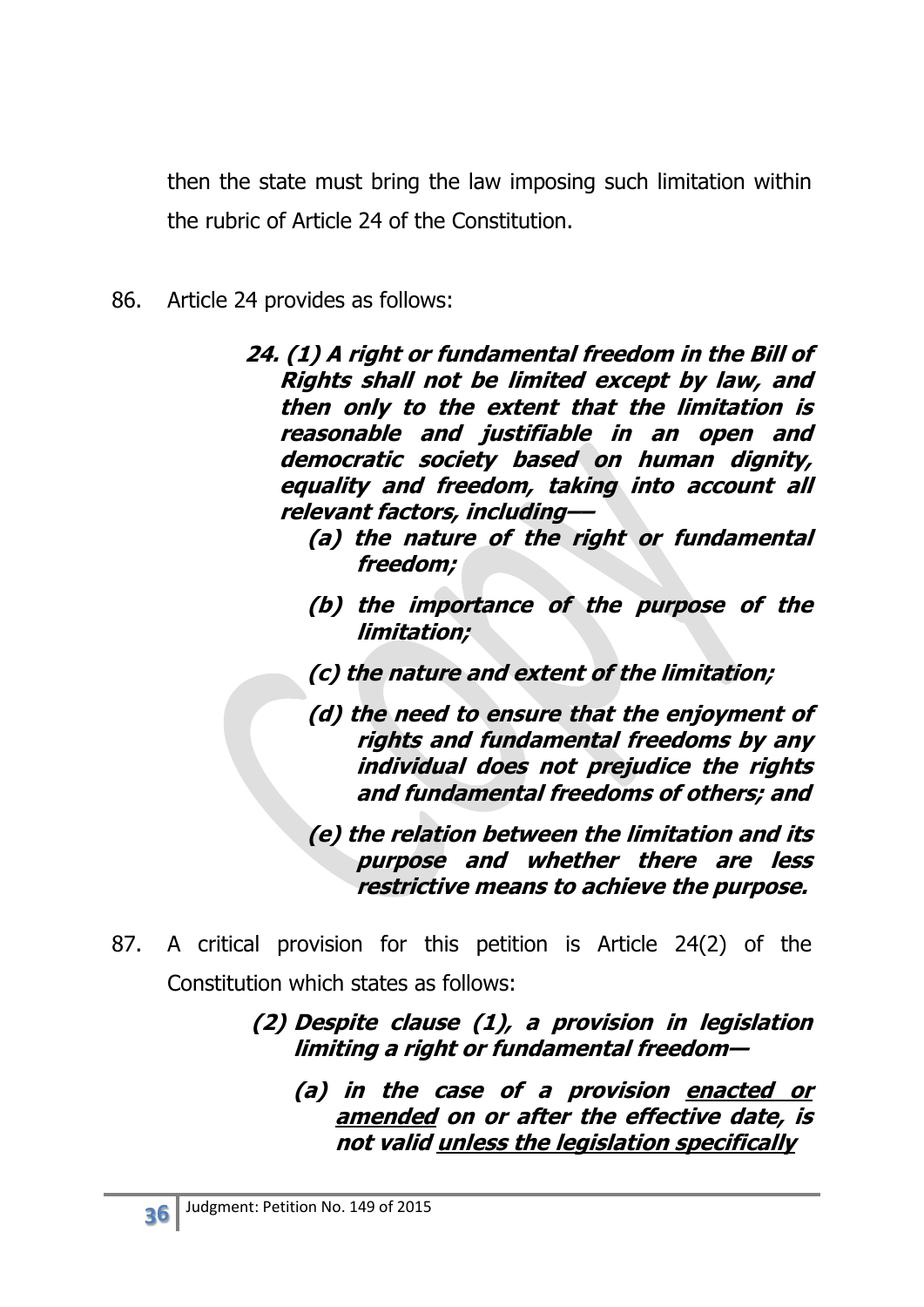**expresses the intention to limit that right or fundamental freedom, and the nature and extent of the limitation;**

**(a) shall not be construed as limiting the right or fundamental freedom unless the provision is clear and specific about the right or freedom to be limited and the nature and extent of the limitation; and**

#### **(b) shall not limit the right or fundamental freedom so far as to derogate from its core or essential content.**

88. Finally, Article 24(3) imposes a duty on the state, in circumstances such as presently before me, in the following terms:

#### **(3)The State or a person seeking to justify a particular limitation shall demonstrate to the court, tribunal or other authority that the requirements of this Article have been satisfied.**

89. In other jurisdictions part of, the criteria set out in Article 24 has been applied in cases where the question of the constitutionality of statutes was at issue, and is of assistance to this court even were article 24 not applicable. In the Canadian case of **R v. Oakes (supra),** the Court was considering the question whether section 8 of the Narcotic Control Act, which had been found to be unconstitutional for violating section 11 of the **Canadian Charter of Rights and Freedoms**, was a reasonable limit prescribed by law and demonstrably justified in a free and democratic society. In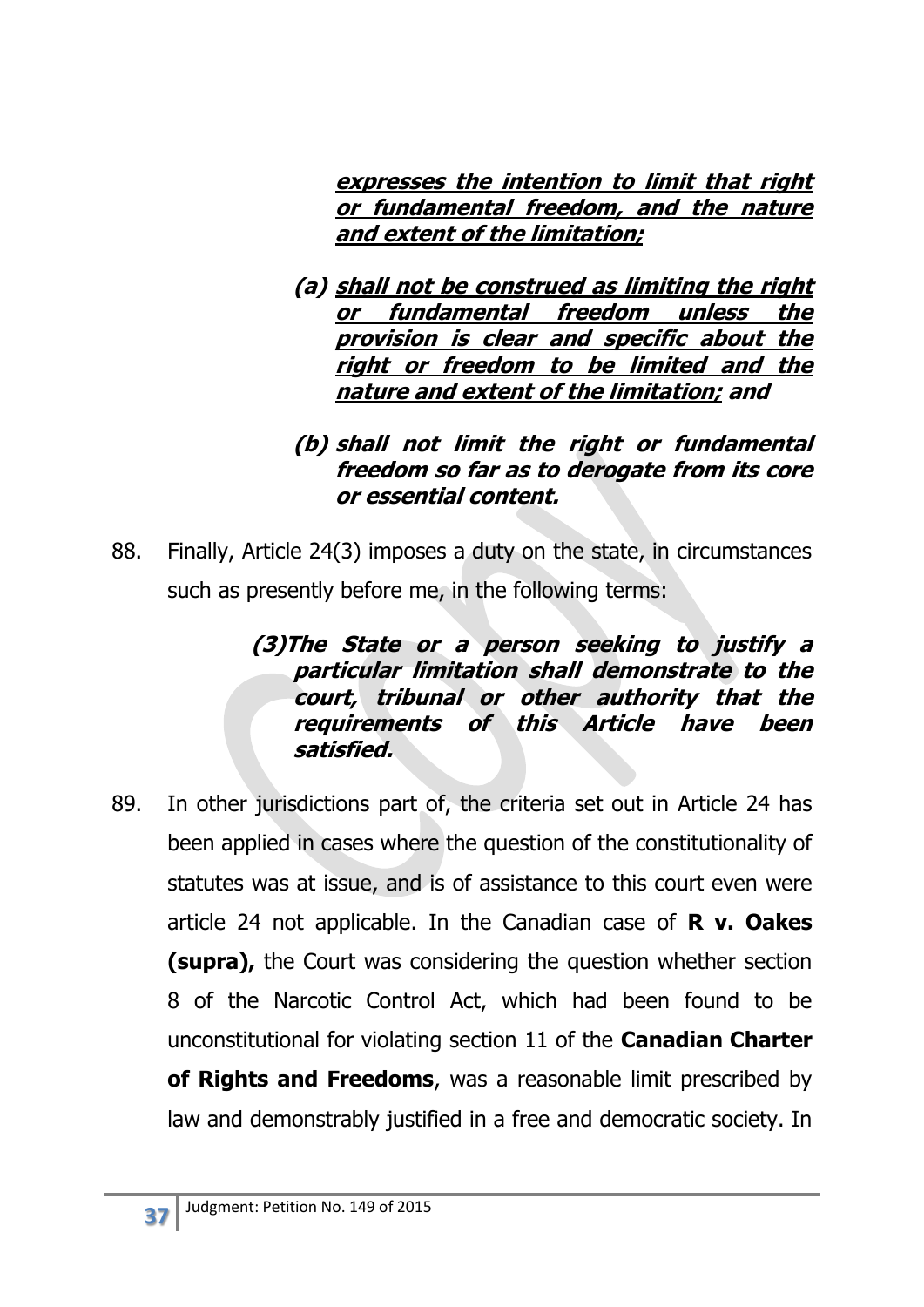reaching the conclusion that it was not, the Court enunciated the criteria to be followed in answering the question as follows:

- **"69.To establish that a limit is reasonable and demonstrably justified in a free and democratic society, two central criteria must be satisfied. First, the objective, which the measures responsible for a limit on a Charter right or freedom are designed to serve, must be "of sufficient importance to warrant overriding a constitutionally protected right or freedom": R. v. Big M Drug Mart Ltd., supra, at p. 352. The standard must be high in order to ensure that objectives which are trivial or discordant with the principles integral to a free and democratic society do not gain s. 1 protection. It is necessary, at a minimum, that an objective relate to concerns which are pressing and substantial in a free and democratic society before it can be characterized as sufficiently important.**
- **70. Second, once a sufficiently significant objective is recognized, then the party invoking s. 1 must show that the means chosen are reasonable and demonstrably justified. This involves "a form of proportionality test": R. v. Big M Drug Mart Ltd., supra, at p. 352. Although the nature of the proportionality test will vary depending on the circumstances, in each case courts will be required to balance the interests of society with those of individuals and groups. There are, in my view, three important components of a proportionality test. First, the measures adopted must be carefully designed to achieve the objective in question. They must not be arbitrary, unfair or based on irrational considerations. In short, they must be rationally connected to the objective. Second,**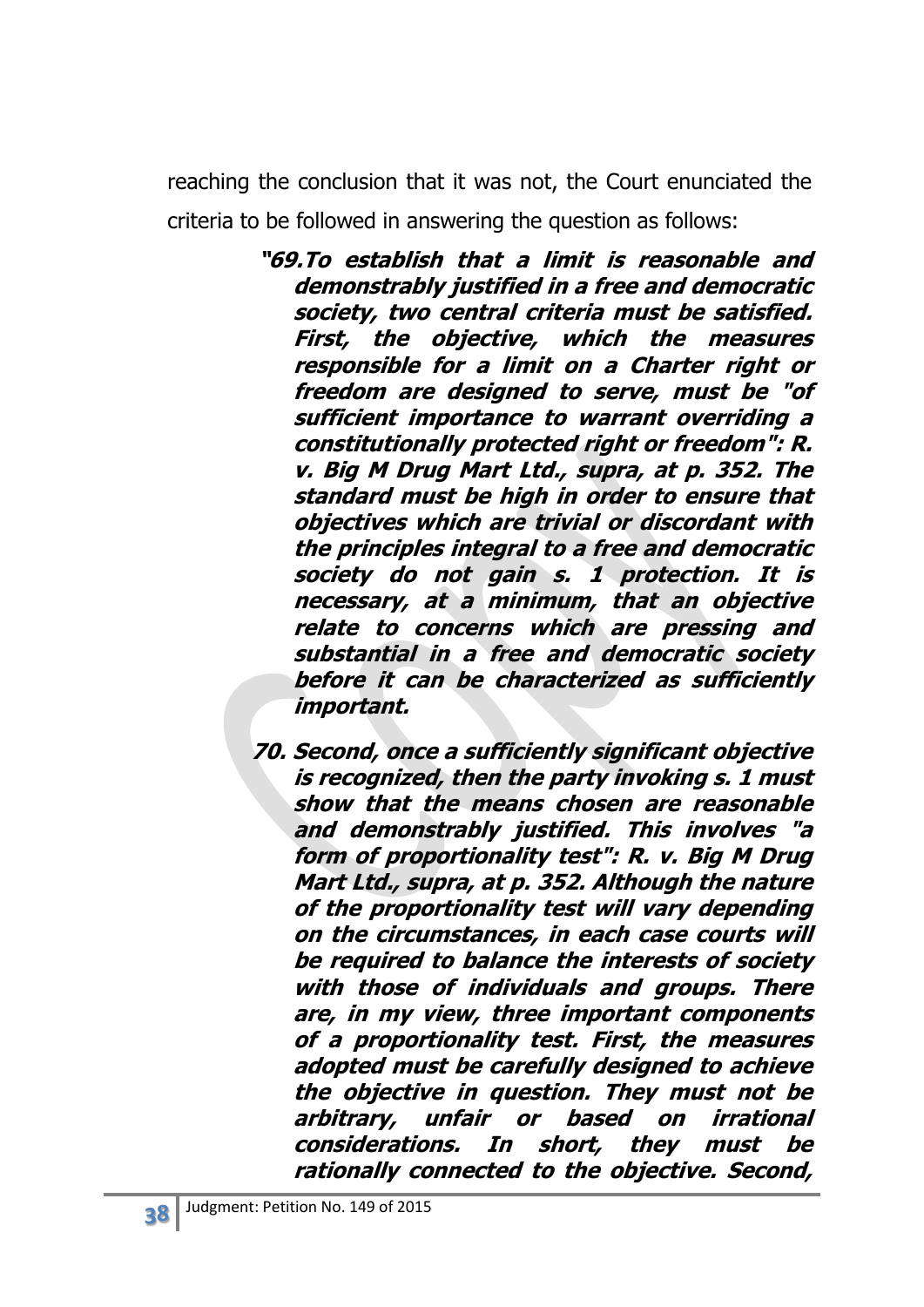**the means, even if rationally connected to the objective in this first sense, should impair "as little as possible" the right or freedom in question: R. v. Big M Drug Mart Ltd., supra, at p. 352. Third, there must be a proportionality between the effects of the measures which are responsible for limiting the Charter right or freedom, and the objective which has been identified as of "sufficient importance".**

- 90. I have set out above the nature of the right to freedom of expression, and its importance in a free and democratic society. The respondents have asserted that the limitations in section 29 are justified in a free and democratic society. The questions that beg, bearing in mind the express provisions of Article 24 and the criteria in **R vs Oakes** are: what is the purpose of the limitation, and how important is it? What is the relationship between the limitation and its purpose? Are there less restrictive means to achieve the purpose intended?
- 91. The respondents' argument, as I understand it, is that the purpose of the provision in the legislation was to protect the reputation of others. As a result, section 29 was inserted to criminalise the use of "licensed telecommunication systems."
- 92. I have set out elsewhere above the stated purpose of the **Kenya Information and Communication Act**. Aside from being intended to establish the Communication Commission of Kenya (now, subsequent to the 2013 amendments, the Communication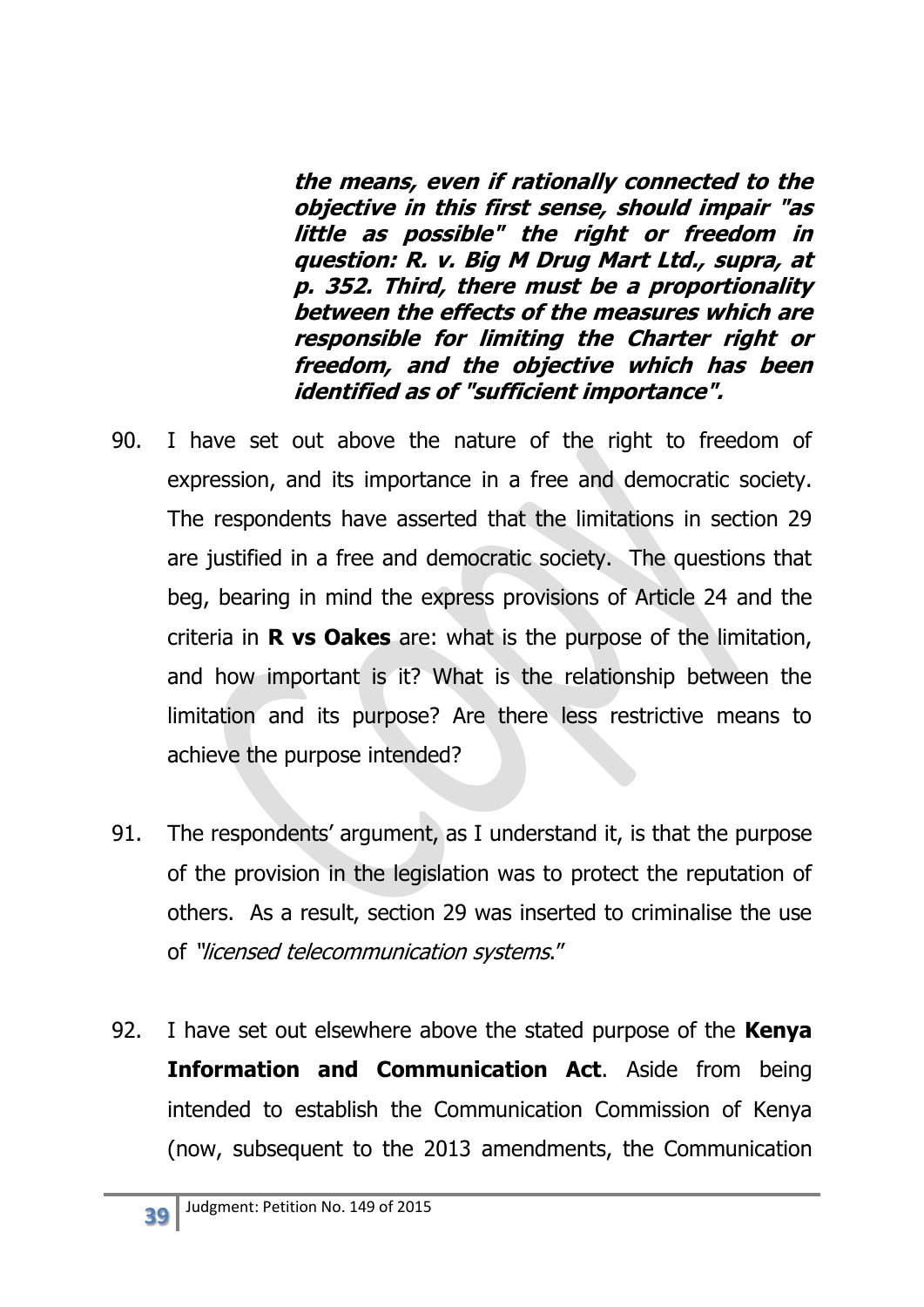Authority of Kenya), and to provide for the transfer of the assets of the former Kenya Posts and Telecommunication Corporation to the Commission, its stated objectives relate to the regulation of the telecommunication system in Kenya, and **"to facilitate the development of the information and communications sector (including broadcasting, multimedia telecommunications and postal services) and electronic commerce".**

- 93. As section 24, which deals with the issuance of telecommunication licences illustrates, the Act may not have been intended to apply to individual users of social media or mobile telephony. Section 24 titled **"Telecommunication licences"** provides as follows:
	- **(1) The Commission may, upon application in the prescribed manner and subject to such conditions as it may deem necessary, grant licences under this section authorising all persons, whether of a specified class or any particular person to—**

**(a) operate telecommunication systems; or**

**(b) provide telecommunication services, of such description as may be specified in the licence.**

94. Individuals such as the petitioner and others who post messages on Facebook and other social media do not have licences to "**operate telecommunication systems"** or to provide telecommunication "**as may be specified in the licence."**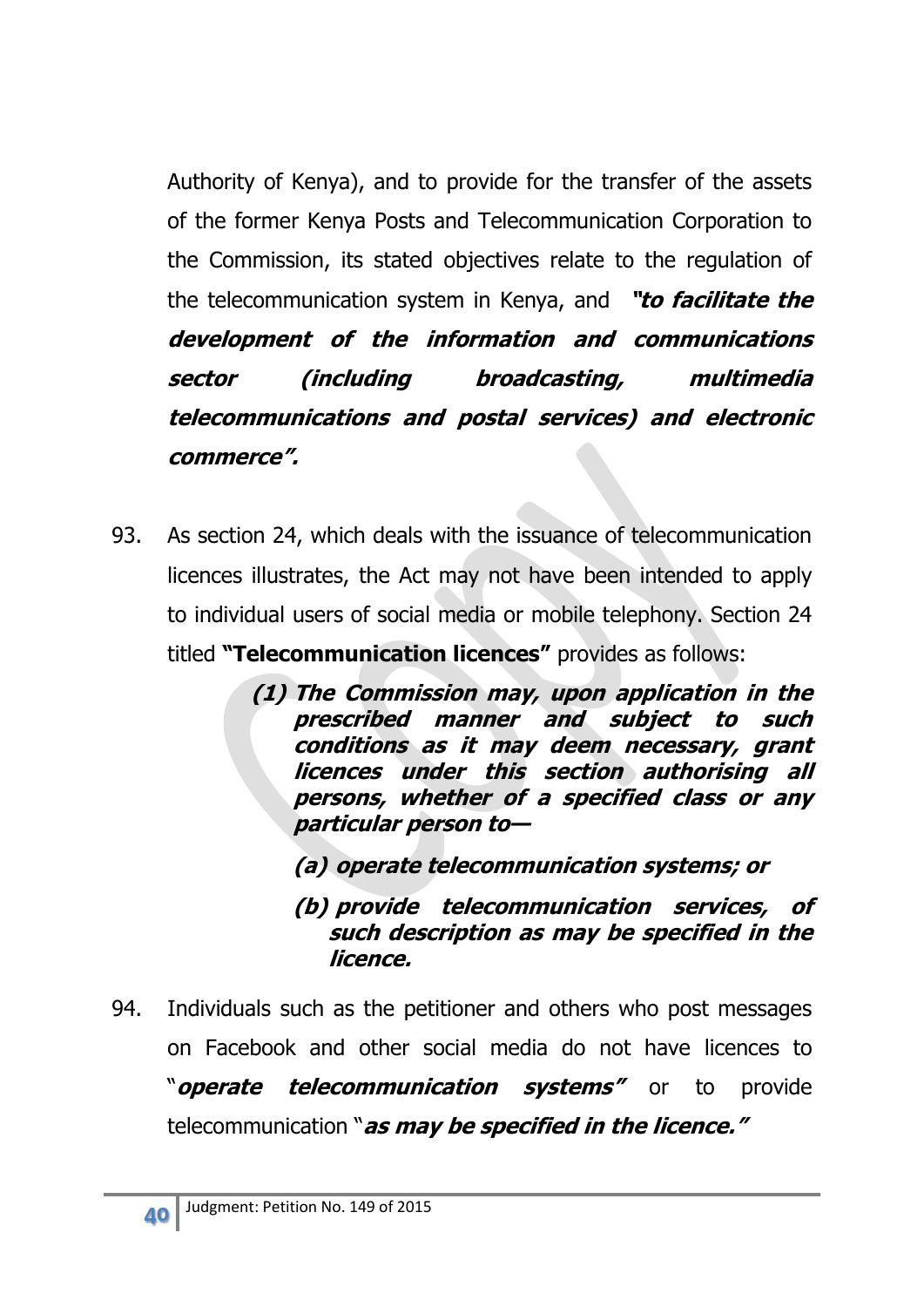- 95. Be that as it may, section 29 imposes penal consequences in terms which I have found to be vague and broad, and in my view, unconstitutional for that reason. Even if they were not, could the provision be permissible under Article 24?
- 96. The respondents were under a duty to demonstrate that the provisions of section 29 were permissible in a free and democratic society. They were also under a duty to demonstrate the relationship between the limitation and its purpose, and to show that there were no less restrictive means to achieve the purpose intended. They have not done this.
- 97. As was observed in the **CORD case**, the state is entitled to impose limitations on the right to freedom of expression. However, such limitations must be on grounds which are permitted in the Constitution, which under Article 33(2) are propaganda for war, incitement to violence, hate speech, or advocacy of hatred. In that case, the Court stated as follows:

**"[259] As we understand it, the State can (and we believe, does) penalize the broadcast or publication of any expression that falls under Article 33(2), namely propaganda for war, incitement to violence, hate speech and advocacy to hatred. This new offence under the Penal Code that seeks to punish "insulting, threatening, or inciting material or images of dead or injured persons which are likely to cause fear and alarm to the general public or disturb public peace" thus limits the freedom of expression to a level that the Constitution did**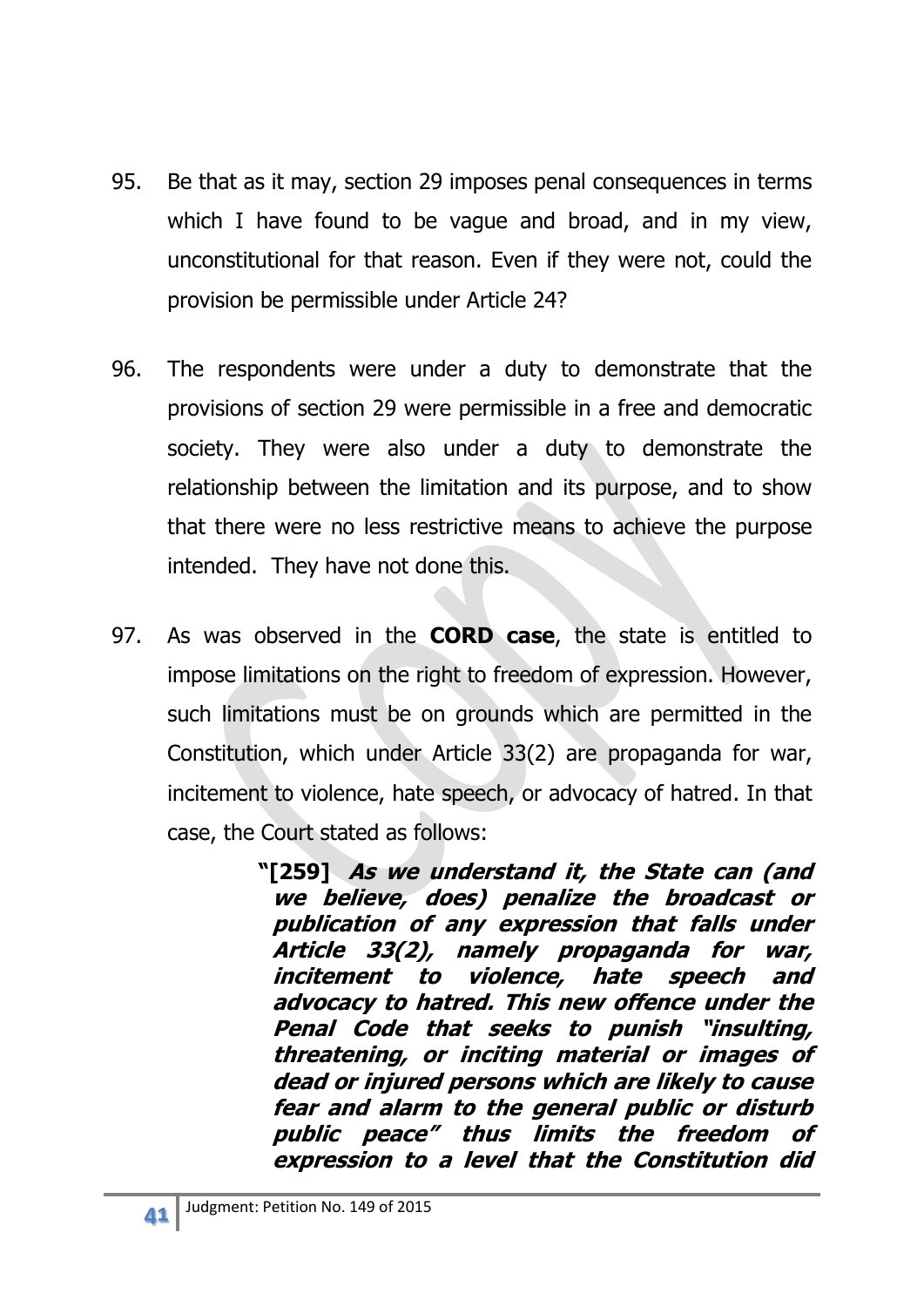#### **not contemplate or permit, and in a manner that is so vague and imprecise that the citizen is likely to be in doubt as to what is prohibited**."

- 98. I agree with the view expressed in the **CORD case**. Section 29 imposes a limitation on the freedom of expression in vague, imprecise and undefined terms that go outside the scope of the limitations allowed under Article 33 (2) of the Constitution. The respondents have not been able to show that such limitations are permissible under Article 24, or that they are the least restrictive means available. If the intention is to protect the reputations of others the prosecution of mean spirited individuals who post defamatory statements on social media does not achieve that. I believe that libel laws provide for less restrictive means of achieving this purpose - see the case of **Arthur Papa Odera vs**  Peter O. Ekisa, Civil suit No 142 of 2014 in which the reputation of the plaintiff, who alleged defamation in postings on social media by the defendant, was vindicated in a civil process by an award of Kshs.5m in damages to the plaintiff against the defendant for libel.
- 99. In the circumstances, it is my finding that the provisions of section 29 of the Kenya Information and Communication Act are also unconstitutional for violating Article 33 of the Constitution, and therefore null and void.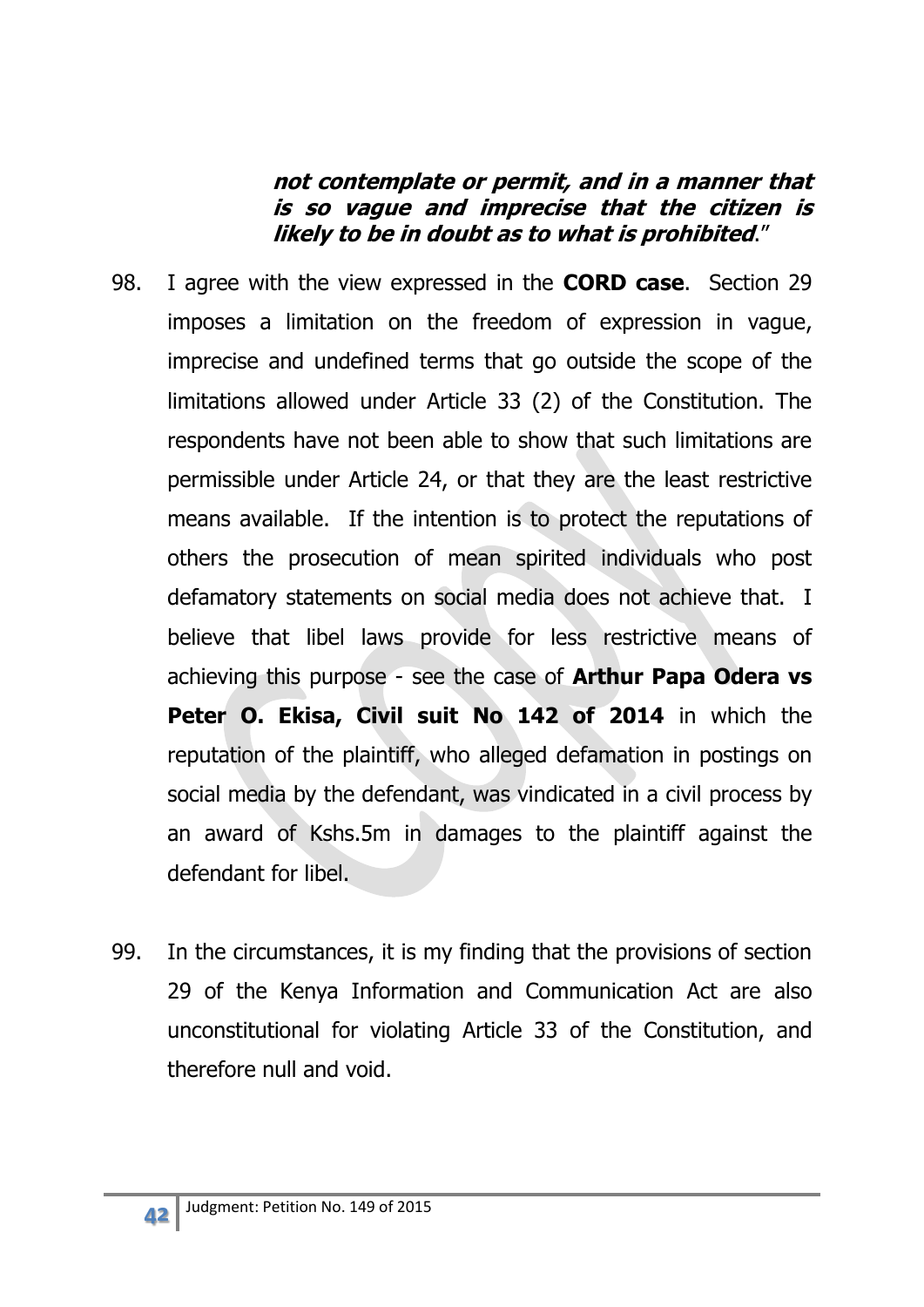### **Absence of Mens Rea**

- 100. The petitioner and Article 19 argue that section 29 of the Act is unconstitutional and violates Article 50(2)(n). Their argument, as I understand it, is, first, that the absence of the requirement of mens rea offends the central thought that a defendant must be blameworthy in mind before he can be found guilty.
- 101. I believe that it is not in dispute that crimes involve both blameworthy acts and blameworthy mental elements or state of mind on the part of the accused person. In **R. Balakrishna Pillai vs State of Kerala, Criminal Appeal No. 372 of 2001**, the Indian court addressed its mind to the question of mens rea vis-àvis criminal offences. While quoting Blackstone, the court observed that:

**"To consider yet another aspect, the general principle of criminal jurisprudence is that element of mens rea and intention must accompany the culpable act or conduct of the accused. In respect of this mental element generally, the Blackstone's Criminal Practice describes it as under:** 

**"In addition to proving that the accused satisfied the definition of the actus reus of the particular crime charged, the prosecution must also prove mens rea, i.e., that the accused had the necessary mental state or degree of fault at the relevant time. Lord Hailsham of St Marylebone said in Director of Public Prosecutions v. Morgan [1976] AC 182 at p.213 : 'The beginning of wisdom in all the "mens rea" cases is as was pointed out by Stephen J in Tolson (1889) 23 QBD 168 at p.185,**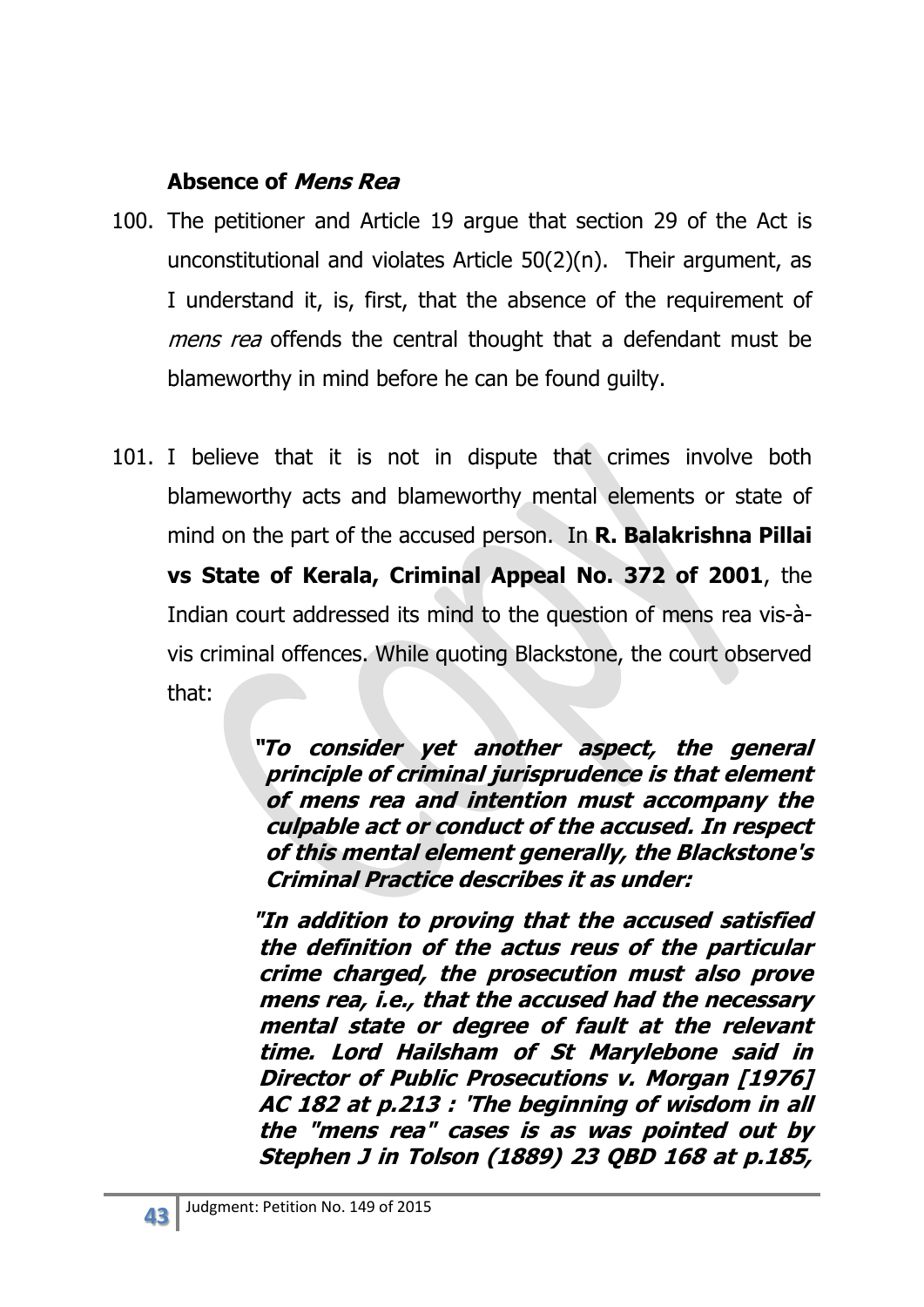**that 'mens rea' means a number of quite different things in relation to different crimes'. Thus one must turn to the definition of particular crimes to ascertain the precise mens rea required for specific offences."** 

#### **The author then comments:**

**"Criminal offences vary in that some may require intention as the mens rea, some require only recklessness or some other state of mind and some are even satisfied by negligence. The variety in fact goes considerably further than this in that not only do different offences make use of different types of mental element, but also they utilise those elements in different ways."** 

102. In this case, I believe the petitioner and the interested party are correct in relation to section 29(a) of the Act. The section criminalises the act of sending a **"message or other matter that is grossly offensive or of an indecent, obscene or menacing character...**" It does not require the mental element on the part of the sender of the message that would render his or her act criminal in nature. The offence appears to be premised on how others interpret the message. Section 29(b) does contain both elements of a criminal offence in that it criminalises the sending of a message that the sender **knows** "to be false for the purpose of causing annoyance, inconvenience or needless anxiety to another person". However, as I have already found that the provisions of the section are over broad and vague, and that they limit the right to freedom of expression and are therefore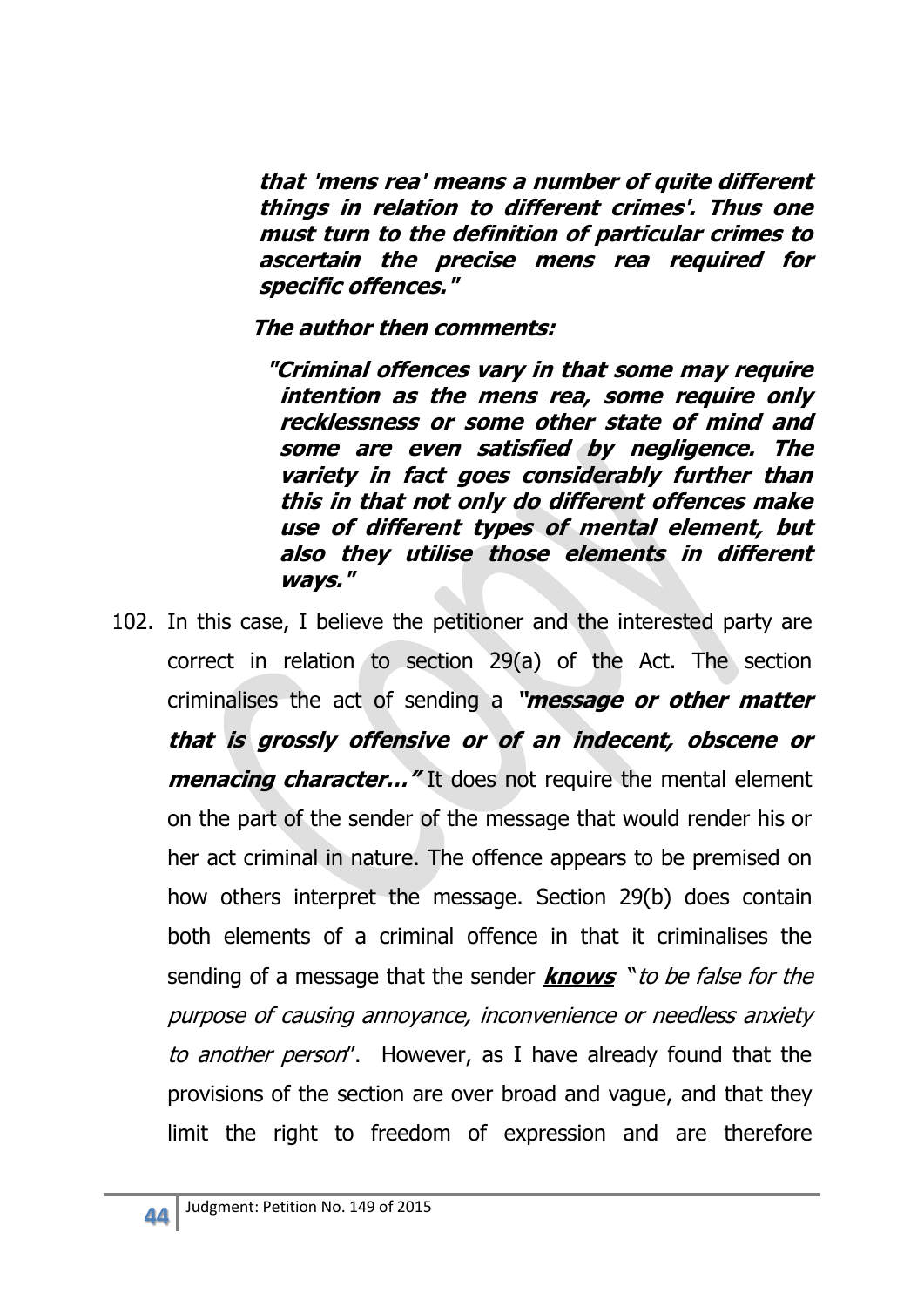unconstitutional, I believe that the arguments in respect of *mens* rea and *actus reus* are moot.

103. The petitioner and Article 19 have also challenged section 29 on the basis that it violates the petitioner's rights under Article 50 (2) (n) of the Constitution which provides that:

> **Every accused person has the right to a fair trial, which includes the right not to be convicted for an act or omission that at the time it was committed or omitted was not-**

### **(i) An offence in Kenya; or (ii) A crime under international law**.

104. It is not clear from the submissions before me in what way the provisions of section 29 offend against this Article. However, as I have already found the provision unconstitutional for other reasons, I believe this question is also moot.

# **Disposition**

- 105. The petitioner has sought three main orders from this Court:
	- **a) A declaration that Section 29 of the Kenya Information and Communication Act, Cap 411A is unconstitutional and invalid for unjustifiably violating Article 33 and 50 (2) (n) of the Constitution;**
	- **b) A declaration that the continued enforcement**  of section 29 by the 2<sup>nd</sup> respondent against the **petitioner, violates the Bill of Rights and therefore militates against the public interest,**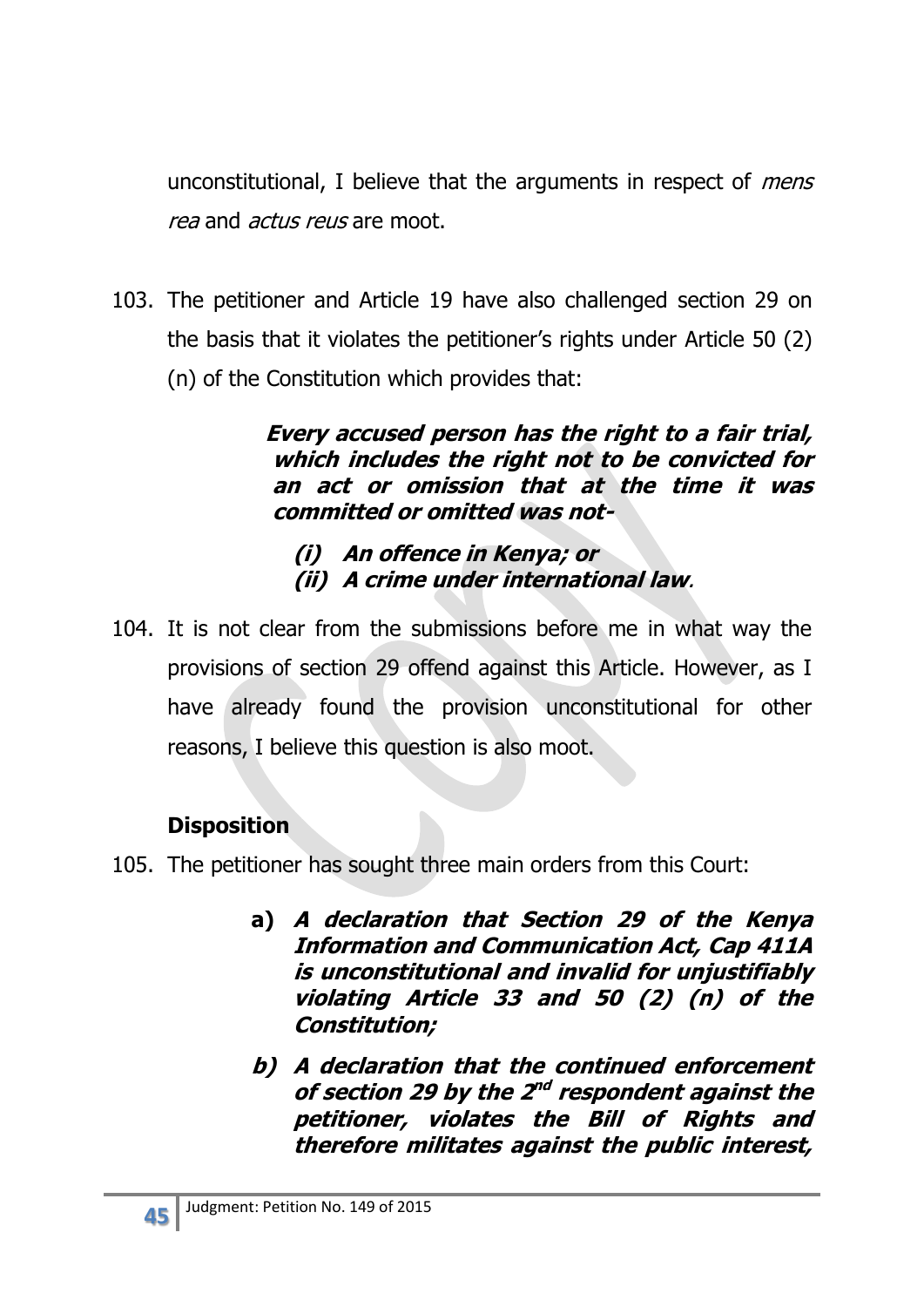#### **the interest of the administration of justice and constitute an abuse to the legal process;**

- **c) Flowing from prayer (b), an injunction barring**  the 2<sup>nd</sup> respondent from carrying on with the **prosecution of the petitioner in the proceedings in Milimani Criminal Case No. 610 of 2015;** and
- 106. Article 23(3) of the Constitution grants this court power to issue "appropriate orders" in a petition brought under Article 22 of the Constitution. In this case, the Court was concerned with the constitutionality of section 29 of the Kenya information and Communication Act, and has come to the conclusion that the section is unconstitutional for being couched in overbroad and vague terms that violate or threaten the right to freedom of association guaranteed under Article 33 of the Constitution. I have, however, not found a violation of the petitioner's rights under Article 50(2)(n).
- 107. Consequently, the orders that commend themselves to me are as follows:

#### **(a) I declare that section 29 of the Kenya Information and Communication Act is unconstitutional;**

### **(b) I direct each party to bear its own costs of the petition.**

108. The Director of Public Prosecutions has the constitutional mandate to determine whether or not to proceed with the prosecution of the petitioner with regard to the facts alleged against him should